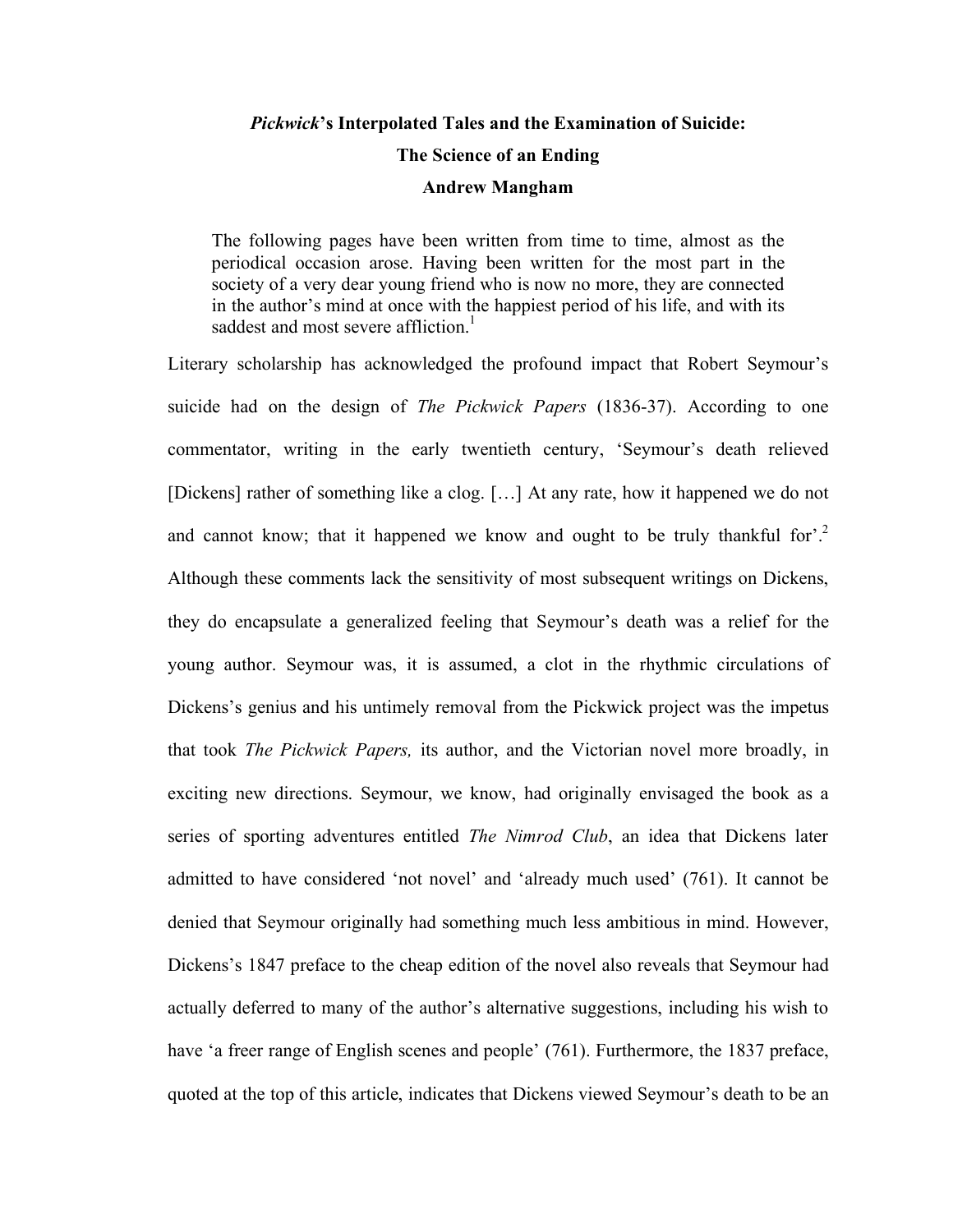affliction rather than a blessing. We may of course doubt the veracity of any statement made in the very public format of a preface (at a time when Seymour's friends and family were still grieving), but I think we ought to be more wary of the view that the illustrator's death removed a troublesome 'clog' when there is nothing to support the opinion in any of Dickens's extant writings. What if we were to consider instead the possibility that, rather than allowing a variable to be *removed* from the Pickwick project, Seymour's suicide actually *added* to its shape and texture? As Dickens conceded, the death of *Pickwick*'s illustrator was an event that became entangled with the ad hoc production of his first novel. Others have noted how the practice of writing 'almost as the periodical occasion arose' allowed Boz to be particularly sensitive and responsive to his readers' reactions to his work and concurrent events in his life and culture.<sup>3</sup> The death of Robert Seymour was no exception. Combined with other wellpublicized cases of self destruction, the illustrator's death had a defining impact on Dickens's most formative work. In addition to the various moments of 'accident and design' that determined the pace and structure of this extraordinary novel,<sup>4</sup> the complex, philosophical questions that arose from the spectacle of suicide inspired the young Dickens to invent the style that came to define him.

But before we explore these issues in more detail with reference to *The Pickwick Papers*, it is necessary that we deal with another comment made by that unsigned critic who had referred to Seymour as a 'clog'. He or she claims that 'we do not and cannot know how Seymour died', which is apparently supported by the fact that he died alone with nobody witnessing the event. Yet this does not necessarily mean that the details of the illustrator's suicide are unknown and essentially unknowable. Certainly, by 1836,

# **Andrew Mangham,** *Pickwick***'s Interpolated Tales and the Examination of Suicide: The Science of an Ending**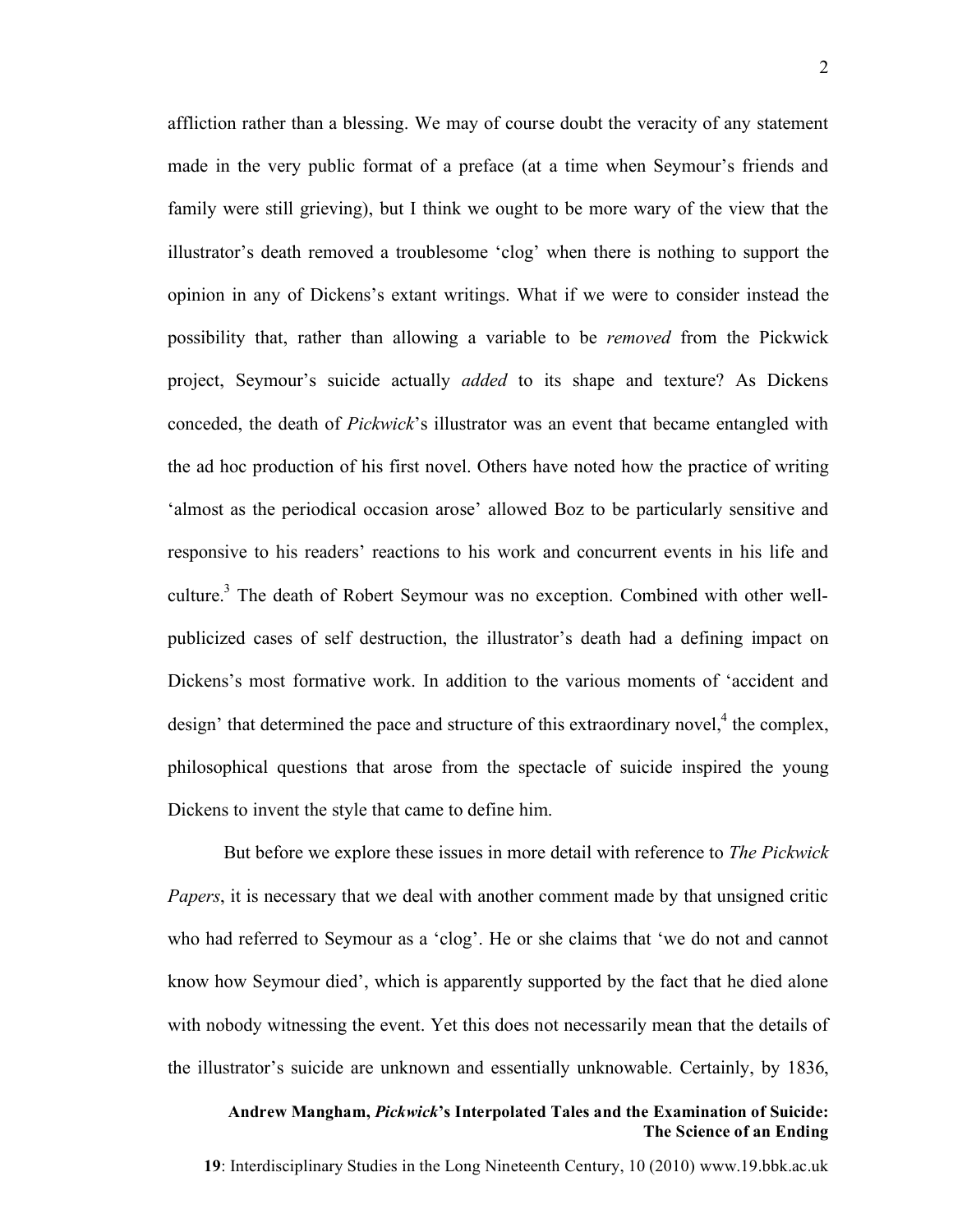practitioners of the emerging field of medical jurisprudence believed themselves to be fully capable of knowing how an individual died in the absence of eye-witness accounts; they had developed powerful methods of investigation and deduction, not all of which relied upon a specialized understanding of human anatomy.<sup>5</sup> In the year following Seymour's death, for instance, A.T. Thomson published, in *The Lancet*, a series of groundbreaking lectures which he had delivered at the University of London.

With reference to 'bodies found dead', he observed that

Every collateral circumstance must be taken into account: the situation and attitude of the body; the position of the instrument with which the wound is supposed to have been inflicted; the direction of the wound, and the part of the body in which it is situated. […] If weapons be found near a dead body with certain wounds inflicted upon it, we must ascertain whether the wounds could have resulted from the use of those instruments. 6

In accordance with these opinions, policemen, medical gentlemen, and the newspapers

took full account of all the collateral circumstances at the scene of Robert Seymour's

death. One newspaper, *John Bull,* reported:

Mr. John Mason, of Aston-place, […] was passing Park-place West, Liverpool-road, when he was called by a gentleman named Cave, who exclaimed, 'For God's sake come in; here is a dreadful sight!' Witness accordingly went into the residence of the deceased, […] and passing through the house into the back garden, discovered the deceased stretched on the ground, weltering in blood, which proceeded from a dreadful wound in the chest. The unfortunate gentleman was apparently quite dead. A fowling-piece was lying near his person, which had recently discharged. Mr. Burrows, a surgeon, attended in a very short time, and declared life extinct.<sup>7</sup>

The way in which the discovery of Seymour's body is dealt with here is a textbook

example of what Thomson identifies as examining the collateral evidence. In seemingly

objective and precise detail, the exact positions of the body, the weapon, and the wound

are observed and then recorded. The method through which the narrative follows Mason

# **Andrew Mangham,** *Pickwick***'s Interpolated Tales and the Examination of Suicide: The Science of an Ending**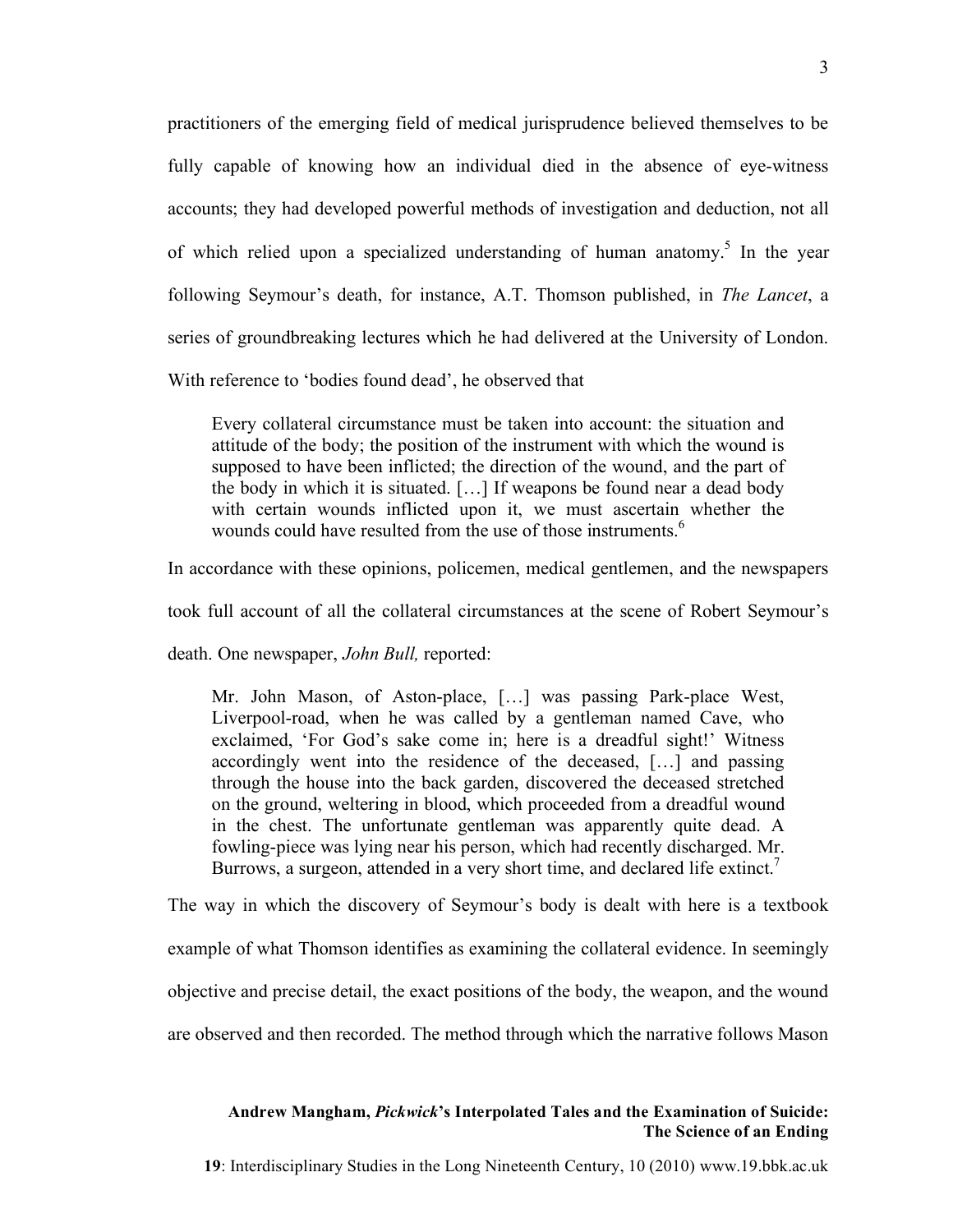into Seymour's garden, phenomenologically unfolding the scene as it was experienced by the witness, places a clear emphasis on the prospect as a *spectacle* that may be processed clinically and accurately: it is a 'dreadful sight' rather than a 'dreadful circumstance'.

All signs in the Seymour case pointed towards suicide. The key piece of evidence was a suicide note in which the illustrator seemed keen to absolve all others of any direct or indirect involvement in his death. *Bell's Life in London*, the first home of many of Dickens's sketches, printed the letter, addressed to Seymour's wife, in full:

Best and dearest of wives – for best of wives you have been to me – blame I charge you not any one, it is my own weakness and infirmity, I don't think anyone has been a malicious enemy to me; I have never done a crime my country's laws punish with death. Yet I die, my life it ends; I hope my Creator will grant me peace, which I have prayed so for [*sic*] in vain whilst living. $8$ 

This piece of evidence was proof enough for the coroner's jury to return the verdict of 'temporary derangement',<sup>9</sup> which was common in cases of suspected suicide.

The 'cut and dried' nature of the Seymour case was facilitated by the efficiency of its investigation. All forms of evidence, including anatomical marks, the condition of the crime scene, and the state of the deceased's mental health, were recorded accurately, systematically and clinically, and they all led towards the same conclusion. In his lectures Thomson recorded a case in which the body and the weapon were *not* dealt with in a similar, detached fashion but were tampered with by those who discovered them. This resulted in the case being unresolved:

In such a case as I have related [...], if the body and the gun had not been moved by those who found the body, it might have been ascertained whether the death was accidental or not. […] A coroner's inquest was held,

## **Andrew Mangham,** *Pickwick***'s Interpolated Tales and the Examination of Suicide: The Science of an Ending**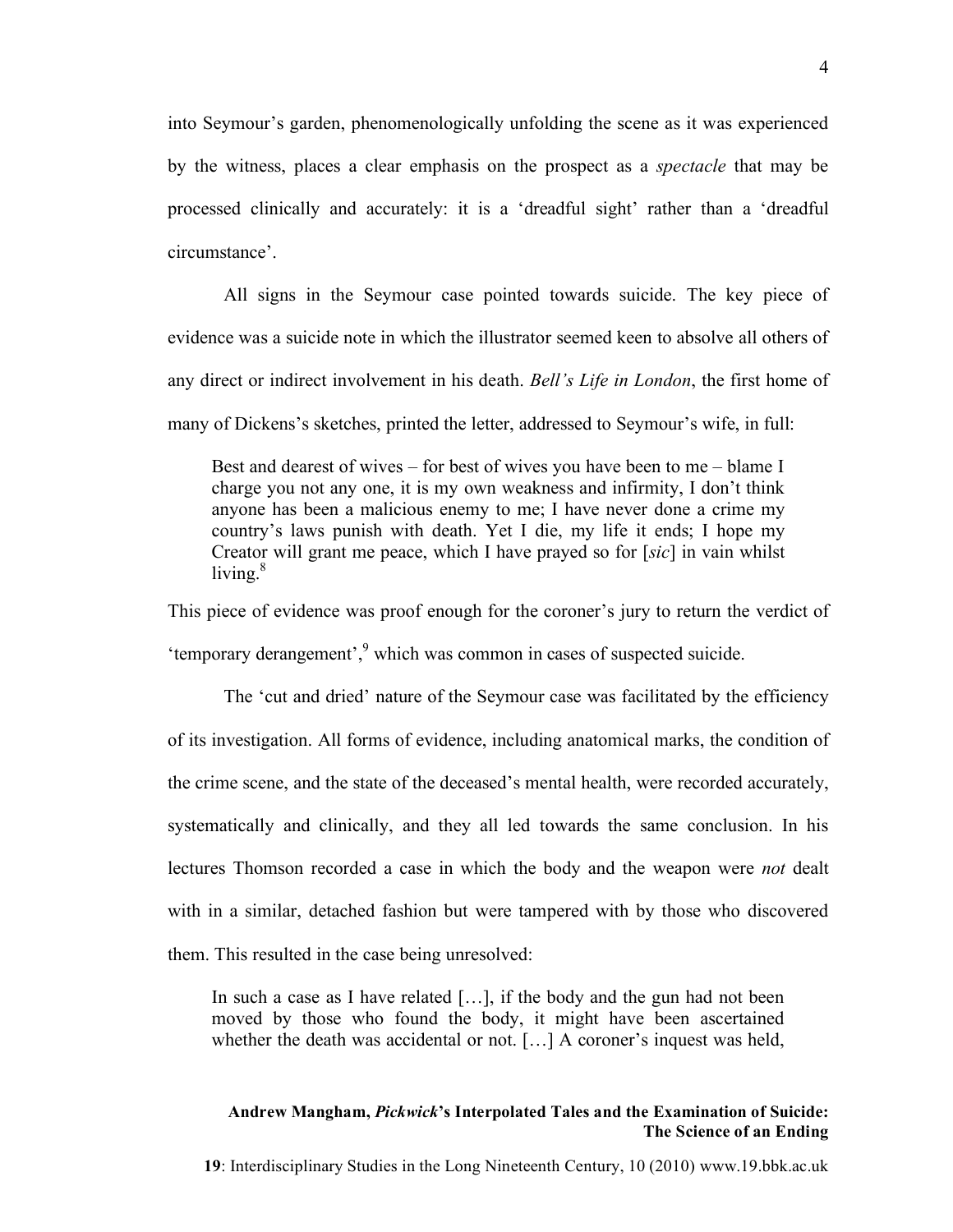but so unsatisfactory was the evidence obtained, that doubts remain to this day, whether [the] death was accidental or an act of suicide.<sup>10</sup>

In this instance, investigators lost key parts of the evidence because they overlooked their importance; they had also contaminated the scene by touching the body and effectively involving themselves in a situation that, like John Mason, they should have stood apart from and merely observed. Forensic examination is a powerful skill, concludes Thomson, but only if it is employed in a fashion that is entirely detached yet fully aware of the minor details.

We may observe here an intersection between the methods of medical jurisprudence and the realism of Dickens's first novel. Lawrence Rothfield demonstrates in *Vital Signs: Medical Realism in Nineteenth-Century Fiction* (1992) that 'medical discourse [became] a set of "archaeological" (rather than purely logical) conditions' that the realist novel became uniquely capable of appropriating.<sup>11</sup> In *Pickwick*'s somewhat methodical narrative style and obvious partiality to fine detail, I think we perceive a telling intersection between the novel and forensic anatomy. Unlike the later *Bleak House* (1852-53), for instance, where the narrative voice steamrolls into the story at the point where Jo the crossing sweeper dies ('Dead! Dead your Majesty!'), the voice of Boz, as careful editor of *The Pickwick Papers,* remains dutifully uninvolved. What is more, the 750-odd pages of text testify to the fact that this is a novel that prefers to dwell on every particular. I will return to this point later.

Meanwhile, it is necessary that we explore how much Dickens already knew about medicine. At the time of writing *Pickwick,* or soon thereafter, he became closely acquainted with one of the key figures in the development forensic research: Dr John

## **Andrew Mangham,** *Pickwick***'s Interpolated Tales and the Examination of Suicide: The Science of an Ending**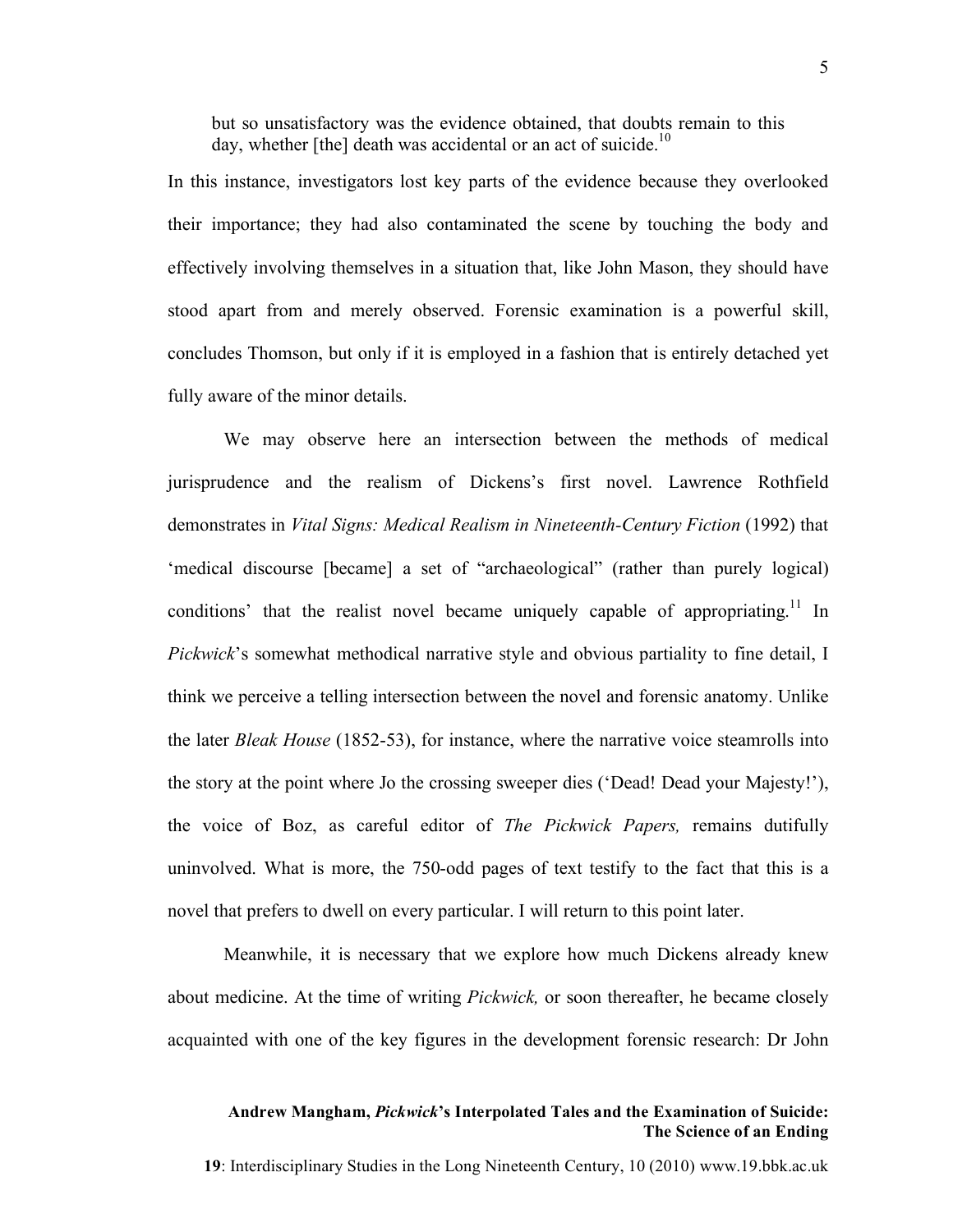Elliotson. Elliotson is best remembered for his involvement in mesmeric practice, which is likely to be the reason the two men became acquainted; yet, in the 1820s and 30s, Elliotson was also a well-regarded pioneer of anatomical medicine. In addition to establishing both the College Hospital at the University of London and the Phrenological Society, he gave, in 1821, one of the first ever courses of lectures on medical jurisprudence. <sup>12</sup> How much Dickens and Elliotson discussed their respective ideas and career developments is unclear; none of the surviving letters from this period contain anything more specific than a cordial invitation to dinner. At the time of his death, notwithstanding, Dickens owned a number of medical monographs and textbooks, including Elliotson's *Human Physiology* (1840) and Samuel Cooper's *Dictionary of Practical Surgery* (1838). <sup>13</sup> The latter, notes John Stonehouse, was heavily annotated by Dickens.<sup>14</sup>

Although such biographical and bibliographical evidence provides a tantalizing indication of the author's reading patterns and interests, it is not an infallible guide to the specific nature and extent of Dickens's medical knowledge. Anyone who has collected a substantial amount of books will know that a personal library changes in size and content as years go by. The books that Dickens owned at the time of his death in 1870 are unlikely, then, to be a reliable indication of what he possessed in the 1830s. Bibliophiles will also be aware that possessing a book does not amount to having read it and one often reads books that do not form part of one's own collection. Indeed, Dickens's library is as interesting for its omissions as it is for its holdings. In 1839 he was visited by George Henry Lewes at his home in Doughty Street. According to Peter Ackroyd, Lewes was 'appalled to find in the young writer's library just a standard set of

## **Andrew Mangham,** *Pickwick***'s Interpolated Tales and the Examination of Suicide: The Science of an Ending**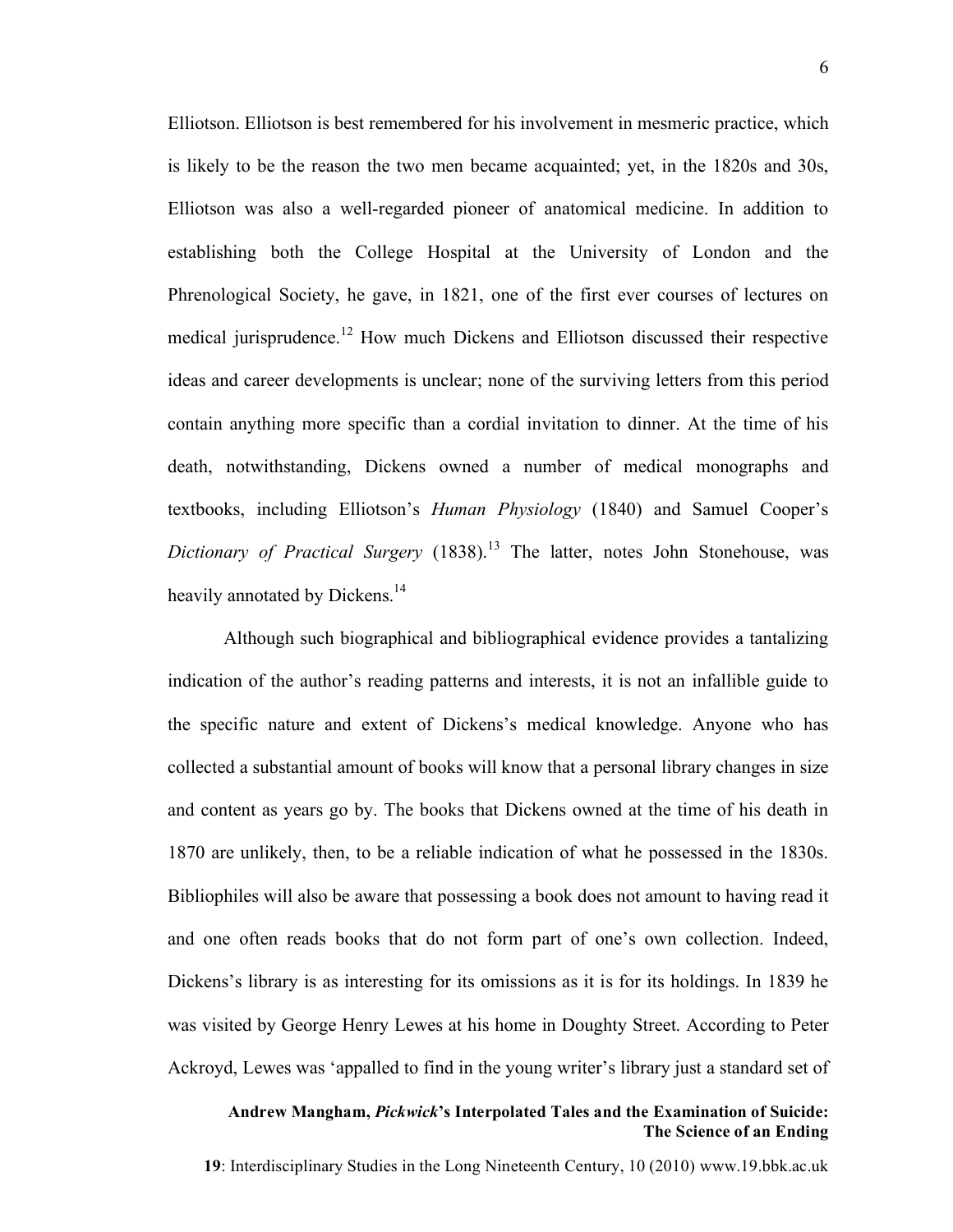books and presentation copies' and became convinced that the author of *Pickwick* 'remained completely outside philosophy, science, and the higher literature'.<sup>15</sup> Dickens's ownership of books on medicine is like his relationship with medical figures: an interesting clue to his general understanding of medical theory but no fail-safe indication that he engaged with any specific issues. K.J. Fielding and Shu Fang Lai argued in 1999 that 'Dickens was not particularly well informed about the latest advances in science, and it is ludicrous to suppose that he was or could have been'.<sup>16</sup> Although there is good reason for questioning the validity of the evidence provided by the letters and the catalogue of Dickens's books, there is nothing 'ludicrous' about turning our attention to the *novels* for evidence of the author's engagements with science, which is one of the motivations driving my reading of *The Pickwick Papers.*

In this work it is the characterization of Samuel Pickwick himself that appears to engage most ostensibly with the theme of science. As J. Hillis Miller observed in his classic study of Dickens's realism, the protagonist is an amateur scientist:

When Dickens 'thought of Mr. Pickwick,' he thought of someone who was to have the motivations of a *scientist.* […] Pickwick, 'his telescope in his great-coat pocket, and his notebook in his waistcoat, ready for the reception of any discoveries worthy of being noted down' [… is] stimulated by his desire to investigate and report objectively on all the variety of the world.<sup>17</sup>

Here, then, is a man, like A.T. Thomson, who has an eye for detail and a knack for recording it. In a book entitled *Medical Logic* (1852), the German surgeon F. Oesterlen described the sort of man who is 'capable of reflection and possessing an intellect in any degree active'. Not necessarily an expert in medicine, he has much in common with Mr Pickwick:

### **Andrew Mangham,** *Pickwick***'s Interpolated Tales and the Examination of Suicide: The Science of an Ending**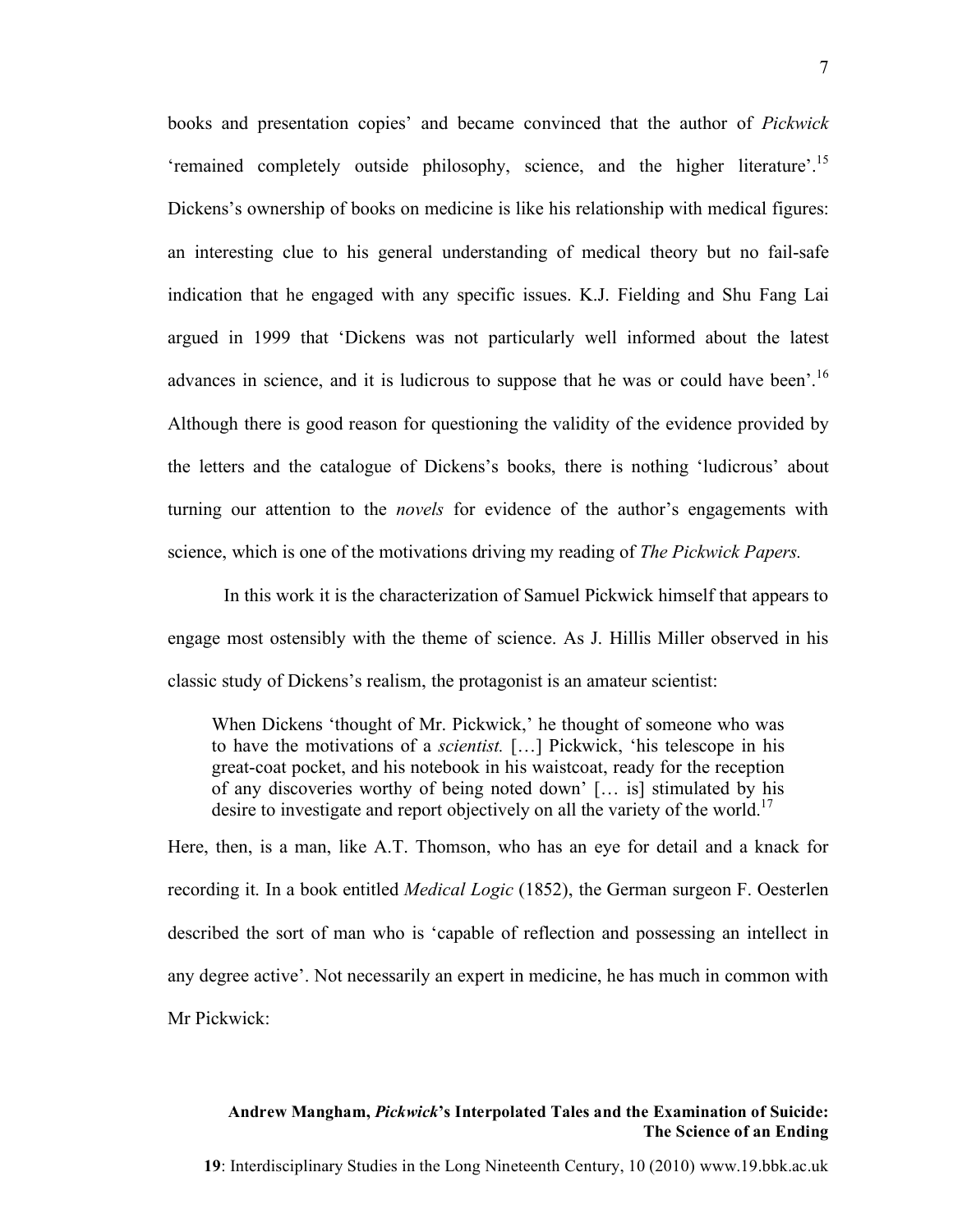He will not only seek by the aid of perception and observation, to interpret the phenomena or objects in question, but his observation will pass involuntarily, and in accordance with innate laws of necessity, into a more profound contemplation of them. He reflects upon them, and compares what he observes here with what he has observed elsewhere, noticing their similarly, or their distinguishing features. He strives unconsciously to digest and master, as it were mentally, what he has observed, by seeking for the conditions of its development, for its casual connection and laws.<sup>18</sup>

On stepping into a cab, at the beginning of the novel, Pickwick asks the driver the age

of his horse and quickly writes down the answer when it transpires to be forty-two (21).

Although only an amateur scientist, and a bumbling one as later sequences of the text illustrate, he has achieved, by the start of his perambulations, some notoriety with his 'Speculations on the Source of Hampstead Ponds, with some Observations on the Theory of Tittlebats' (15). In the first monthly part that appeared after the death of Seymour, we discover Mr Pickwick 'contemplating nature' over the balustrades of Rochester Bridge. What he observes is worth citing at length in order to exhibit its profound attention to detail:

On the left of the spectator lay the ruined wall, broken in many places, and in some, overhanging the narrow beach below in rude and heavy masses. Huge knots of seaweed hung upon the jagged and pointed stones, trembling in every breath of wind; and the green ivy clung mournfully round the dark and ruined battlements. Behind it rose the ancient castle, its towers roofless, and its massive walls crumbling away, but telling us proudly of its old might and strength, as when, seven hundred years ago, it rang with the clash of arms, or resounded with the noise of feasting and revelry. On either side, the banks of the Medway, covered with cornfields and pastures, with here and there a windmill, or a distant church, stretched away as far as the eye could see, presenting a rich and varied landscape, rendered more beautiful by the changing shadows which passed swiftly across it as the thin and half-formed clouds skimmed away in the light of the morning sun. The river, reflecting the clear blue of the sky, glistened and sparkled as it flowed noiselessly on; and the oars of the fishermen dipped into the water with a clear and liquid sound, as their heavy but picturesque boats glided slowly down the stream. (70)

#### **Andrew Mangham,** *Pickwick***'s Interpolated Tales and the Examination of Suicide: The Science of an Ending**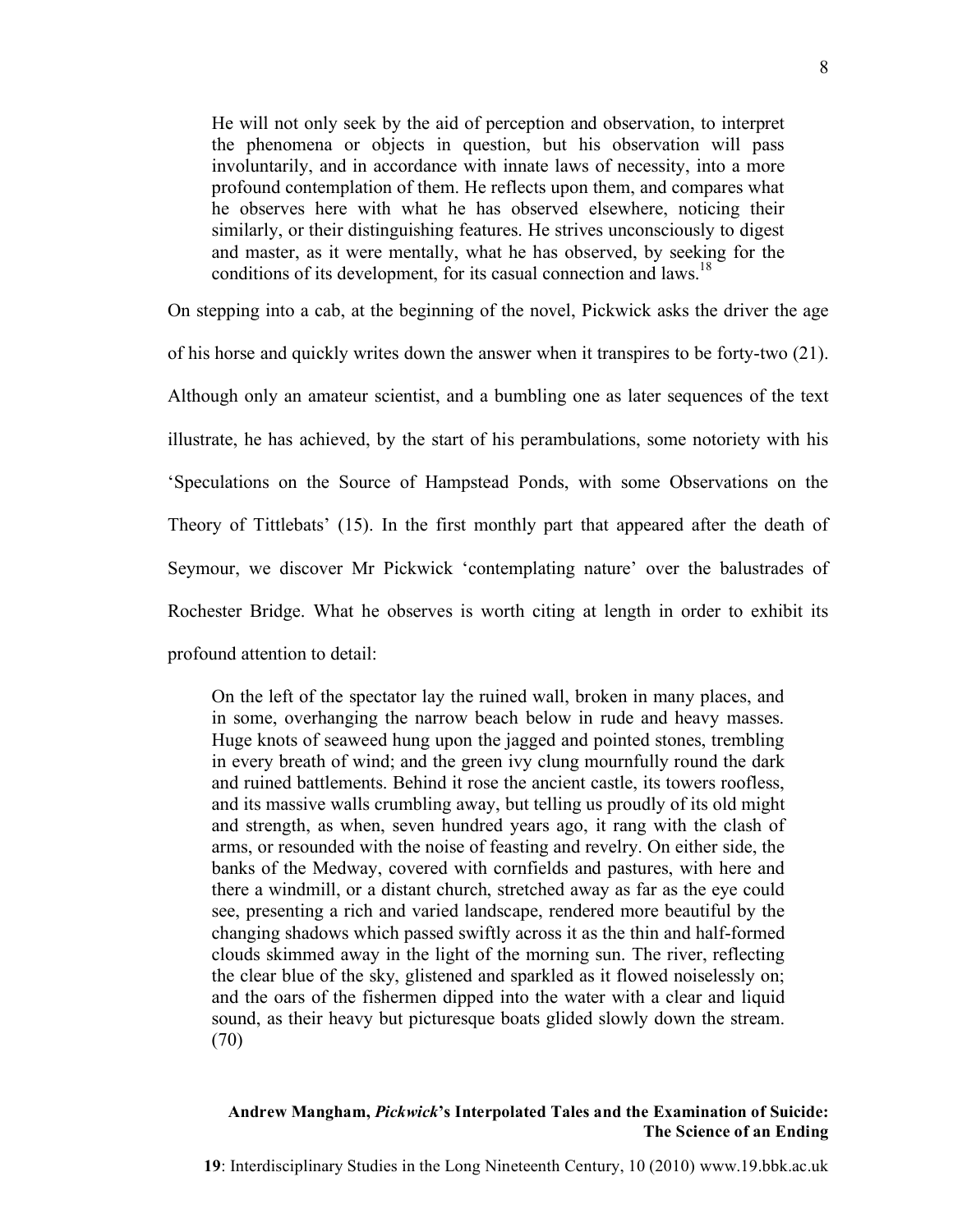Many of the objects observed by Pickwick, the trembling seaweed, the mournful ivy, and the ruined castle, highlight the fragility and impermanence of life, which may have been a reaction to the death of *Pickwick*'s illustrator. In any case, it is significant how the style of the text begins to coincide with the objectives of its main character. Fascinated by details, Pickwick is the means through which the narrative becomes, in this scene, richly descriptive. It is as though Pickwick, like the man who described the discovery of Seymour's corpse, makes 'himself a kind of camera eye<sup>, 19</sup> and projects his findings directly onto the pages of the text. And, in accordance with the advice of experts in medical jurisprudence, nothing remains unacknowledged or unaccounted for. Standing on the vantage point of Rochester Bridge, Pickwick is able to see an extraordinary range of varied detail while remaining fully detached from the panorama.

Such modes of observation are, according to Thomson, uniquely powerful. Not only did they capture and represent reality, but they also served the ends of justice.<sup>20</sup> The expert in medical jurisprudence inevitably found himself doubly loaded with the need to advance his field's epistemological complexity on the one hand, and the need to maintain and restore moral order on the other. Thomson noted:

[The medical examiner's] knowledge should be extensive, and be at his command, that, like a torch, it may throw such a light upon his path, in the obscurity of the labyrinths in which the question may be involved, as shall enable him at once to lead the court to a correct decision; not overshadowed by the clouds and mists of hypothesis, but standing forth in the imposing and bold relief of unveiled truth  $21$ 

Here we may perceive the two motivations that energized medical jurisprudence. Truth standing forth in imposing and bold relief is the aim of all empiricist research yet, in the

### **Andrew Mangham,** *Pickwick***'s Interpolated Tales and the Examination of Suicide: The Science of an Ending**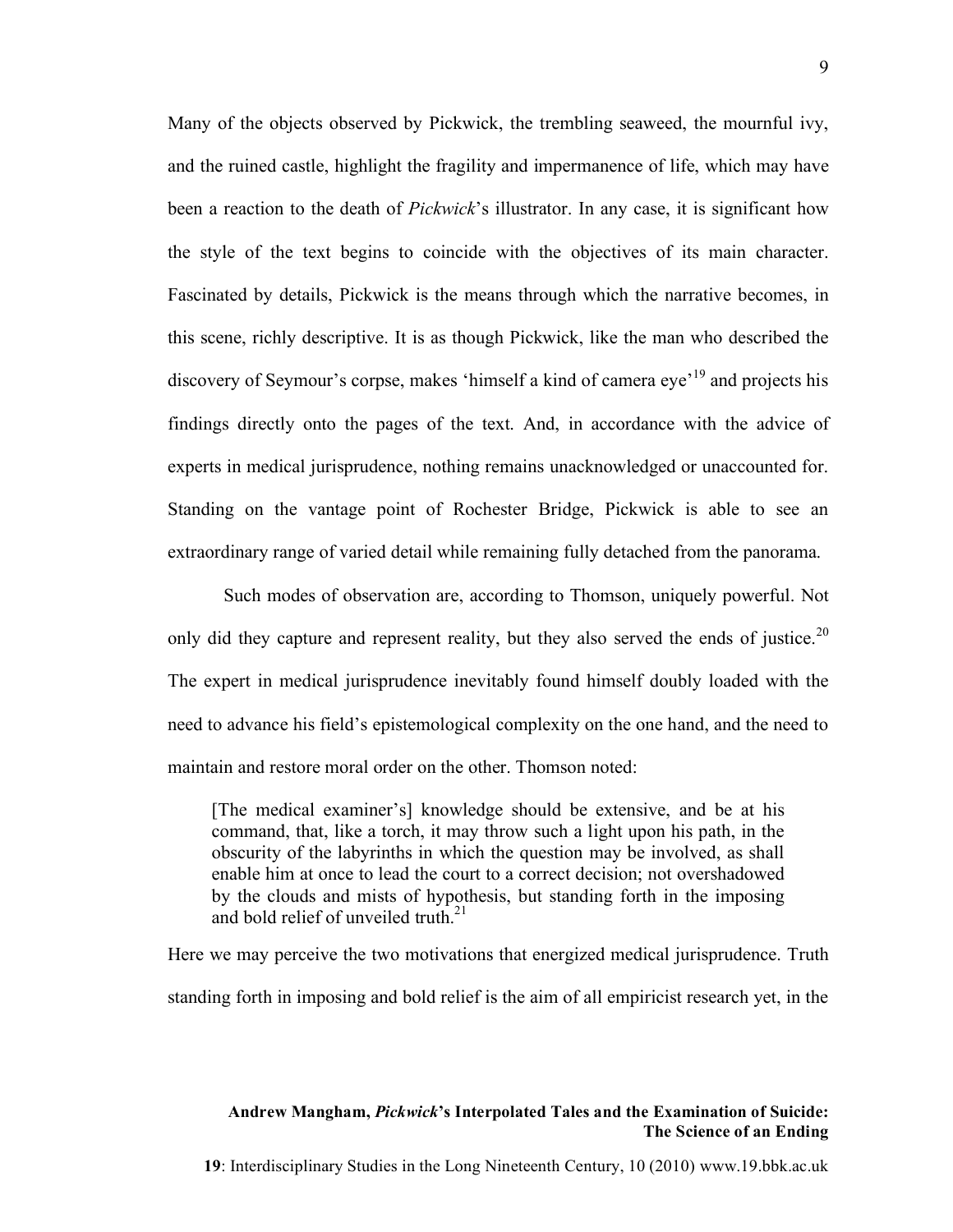discipline followed by men like Thomson, truth also needed to assist the grave decisions of the criminal justice system.

In 'The Stroller's Tale', one of nine interpolated stories that break out, like a rash, on the larger narrative of *The Pickwick Papers*, the act of looking and perceiving truth must also function as a means of maintaining control and moral order. In this tale, a profligate pantomime artist is repaid for mistreating his wife and child every time the former looks at him. While he languishes on his deathbed he says:

I beat her, Jem; I beat her yesterday, and many times before. I have starved her, and the boy too; and now I am weak and helpless, Jem, she'll murder me for it; I know she will. If you'd seen her cry, as I have, you'd know it too. Keep her off. […] There's something in her eyes wakes such a dreadful fear in my heart, that drives me mad. All last night, her large staring eyes and pale face were close to mine; whenever I turned, they turned; and whenever I started up from my sleep, she was at the bed-side looking at me. (51-52)

The story prefigures later sequences in *Oliver Twist* (1837-39) where Sikes is haunted by visions of Nancy's eyes after he has killed her. In both narratives, as in the work of medical jurists, the gaze is something that heralds retribution for wrongs committed. Sensational though 'The Stroller's Tale' is, its details are not out of sequence with the more prosaic aspects of *The Pickwick Papers* and the opinions of contemporaneous medical experts. The novel's transitions from Pickwick's pedestrian adventures to the highly melodramatic inset tales are, as Dickens scholars have traditionally noted, awkward and problematic: Fielding called the latter 'lamentable interpolated stories'<sup>22</sup> while John Butt and Kathleen Tillotson believed that the arrangement of the two writing styles was 'loose' and had 'no other apparent purpose than to exhibit Boz's versatility'.<sup>23</sup> Yet, as Robert L. Patten has noted, there do appear to be 'reasons for

# **Andrew Mangham,** *Pickwick***'s Interpolated Tales and the Examination of Suicide: The Science of an Ending**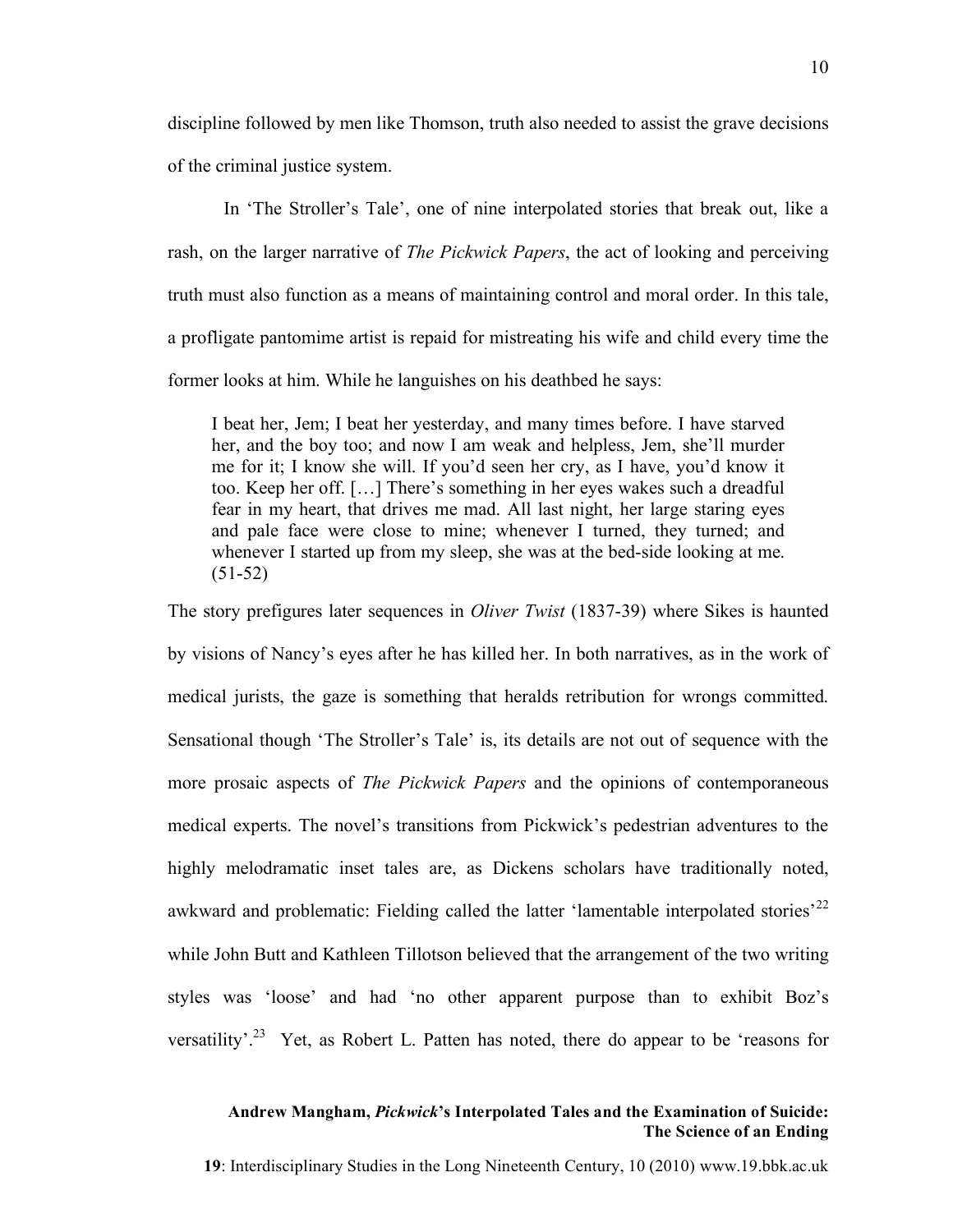believing that the interpolated tales are more than casually related to *Pickwick*'s main narrative. All the tales have some thematic relationship to the central plot, and […] in a different dimension and mode, recapitulate the novel's principal action'.<sup>24</sup> This is certainly true of 'The Stroller's Tale', a story that carries the theme of observation from the main narrative into the gothic melodrama surrounding a man's shameful death. This shift has the effect of making the observation theme more consistent with the *real* stories of suicide that inspired Boz and of supporting jurisprudence's claim that observation was central to society's fundamental need of restitution.

Such opinions may explain why observation and deduction are central activities in most of *Pickwick*'s interpolated tales, all of which are heavily laden, like parables, with moral meaning. The tales are also littered with details like those observed by Mr Pickwick over Rochester Bridge. For instance, the narrator of 'The Stroller's Tale', Jem Hutley, describes how he finds the pantomime artist when he is requested to attend the man's last moments:

He was lying on an old bedstead, which turned up during the day. The tattered remains of a checked curtain were drawn round the bed's head, to exclude the wind, which however made its way into the comfortless room through the numerous chinks in the door, and blew it to and fro every instant. There was a low cinder fire in a rusty unfixed grate; and an old three-cornered stained table, with some medicine-bottles, a broken glass and a few other domestic articles, was drawn out before it. A little child was sleeping on a temporary bed which had been made for it on the floor, and the woman sat on a chair by its side. There were a couple of shelves, with a few plates and cups and saucers: and a pair of stage shoes and a couple of foils hung beneath them. With the exception of the little heaps of rags and bundles which had been carelessly thrown into the corners of the room, these were the only things in the apartment. (51)

The mode in which the scene is described (through the observations of Jem) echoes the

Pickwickian, 'camera eye' qualities of the Rochester Bridge episode. In both there is a

## **Andrew Mangham,** *Pickwick***'s Interpolated Tales and the Examination of Suicide: The Science of an Ending**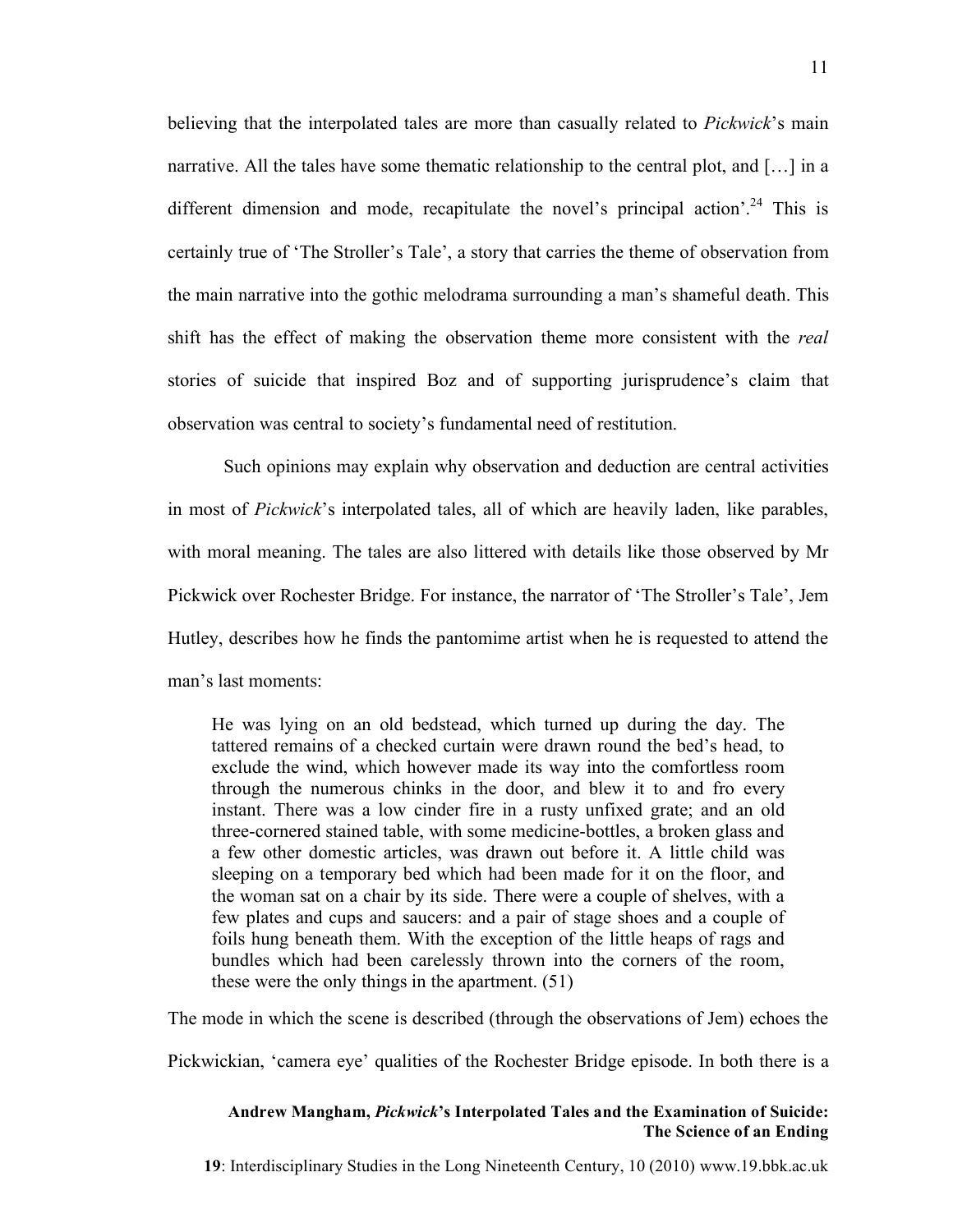profound attention to detail that, in 'The Stroller's Tale', seems unusually naturalistic in light of the Gothic events taking place. As with the art of William Hogarth a century earlier, there appears, throughout *Pickwick*'s darker moments, a 'constant proliferation of details. Filling up the pictorial space to the limit, they tend to saturate [the artist's] images, often making them difficult for the beholder to apprehend, especially at first glance'.<sup>25</sup> Squalid details were central to pictures that Dickens intended to be gritty and sobering. His aim was not to complicate the 'viewing' experience, as Hogarth did, but to filter depressing visions through the perceptions of a single, efficient, and dispassionate observer. In 'The Stroller's Tale' this central observer is Jem. His discovery of the dying pantomime actor has an eerie similarity to John Mason's discovery of Seymour's body weltering in its blood.<sup>26</sup> In both instances, descriptions of the dead and dying are executed in no abstract fashion but are developed, instead, through the perceptions of an exacting witness. Notice, in the above extract from *Pickwick*, how much detail is provided about the objects that surround the dying man. The narrator appears to have learned from the opinions and methods of forensic examiners who were encouraged to note every minute detail with painstaking diligence. The act of noticing specific particulars seems central to Dickens's method of dealing out justice, which is not out of key with the feelings of medical practitioners who believed that, in cases of law, it was justice, not the devil, that was in the detail.

## **Andrew Mangham,** *Pickwick***'s Interpolated Tales and the Examination of Suicide: The Science of an Ending**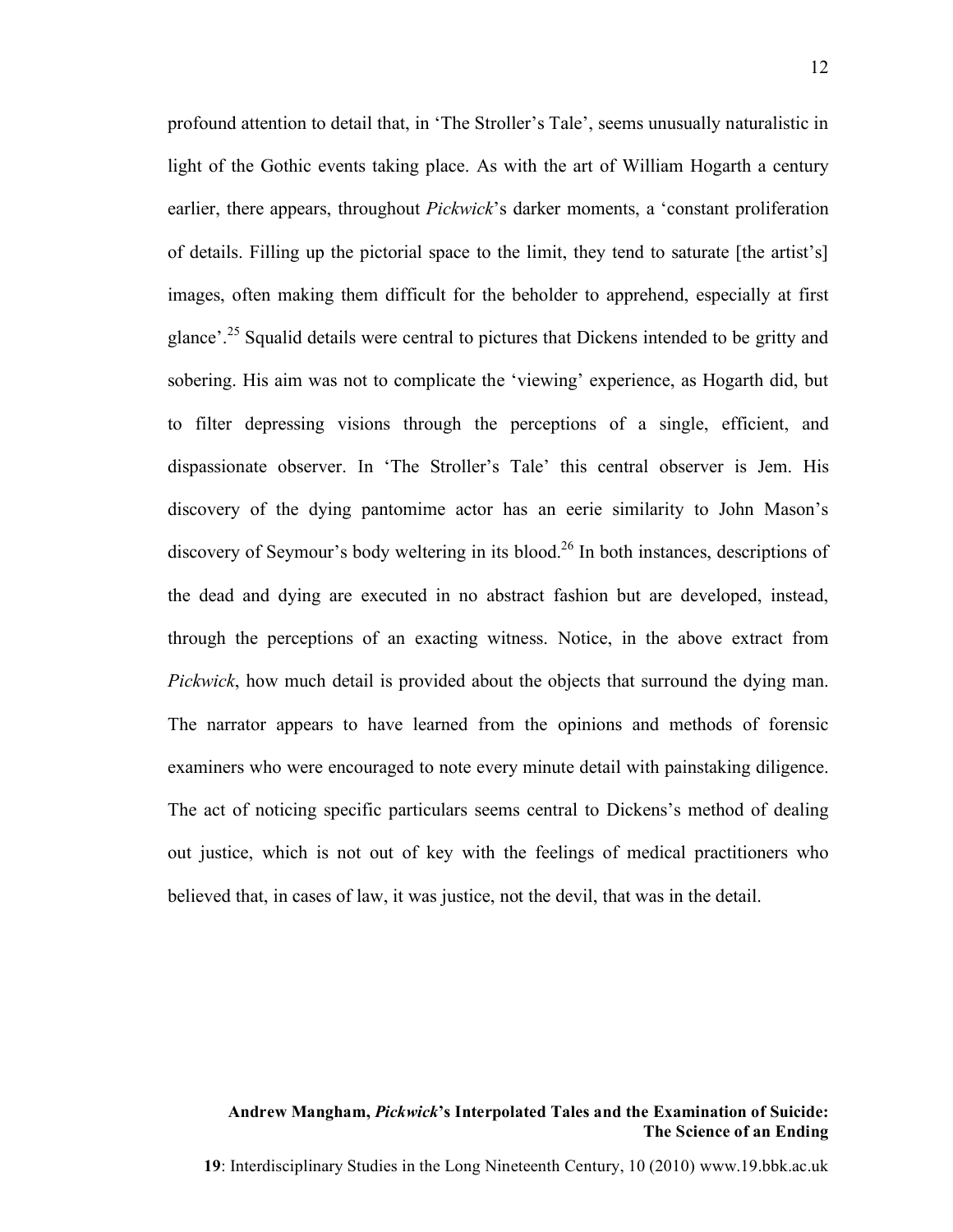'The Stroller's Tale' was written shortly before Robert Seymour died, which means that Dickens was thinking about the links between death, detail, and truth before the illustrator's suicide. Indeed, since 1830, and the infamous death of the Parisian Prince de Condé, the subject of auditing collateral details in a case of sudden death had been a frequent preoccupation of jurisprudence



and popular journalism. The corpse of Condé, a seventy-four-year old survivor of the French Revolution, was discovered on the morning of 27 August 1830 hanging from a curtain pole in his bedroom. The case appeared to be a straightforward one of suicide yet there soon followed suggestions that Condé had been assassinated. Unlike Seymour, the prince appeared to leave no suicide note and had expressed, throughout life, an aversion to the act of self-destruction. (Aristocratic, survivor of the Revolutionary Terror, he was not a man likely to die voluntarily.) Most significantly of all, medical men could reach no consensus on whether or not Condé's remains suggested he had died alone. The case became, according to *The Age*, 'an object of great conversation',<sup>27</sup> and elite medical practitioners from both France and England fought to inspect the crime scene, examine the body, and give their opinions on whether or not the prince had killed himself. Unlike hundreds of other cases on record, the anatomical evidence in this investigation was inconclusive. According to the *London Medical Gazette,* renowned

## **Andrew Mangham,** *Pickwick***'s Interpolated Tales and the Examination of Suicide: The Science of an Ending**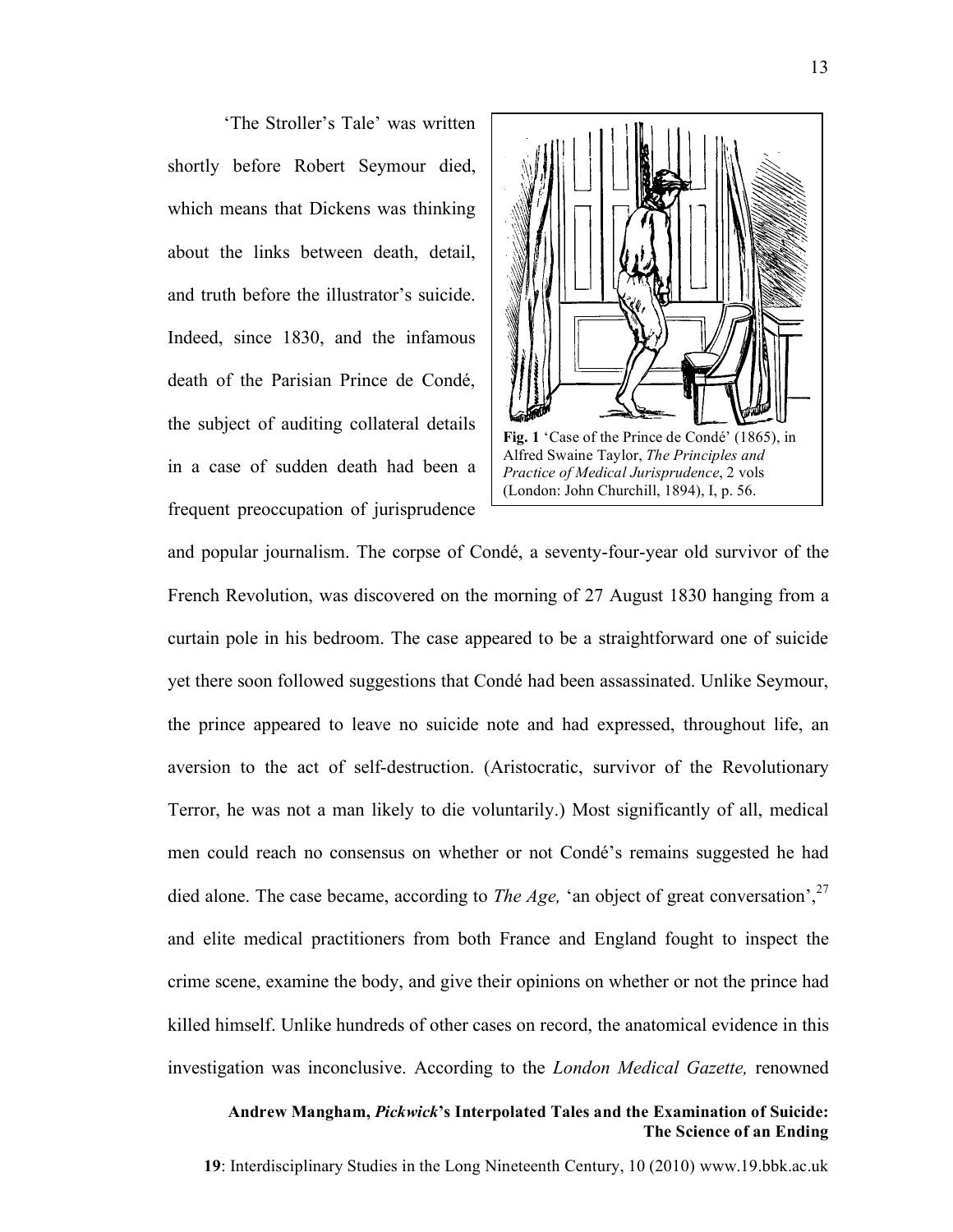expert Charles Marc believed that Condé *had* committed suicide; François Dubois and Auguste Gendrin, meanwhile, believed that he may have been murdered.<sup>28</sup> The *Gazette* concluded, one year later, that 'none of the explanations offered are satisfactory, and the medical jurist has hitherto been baffled in all his attempts to reconcile the circumstances to the idea either of murder or suicide'.<sup>29</sup>

It was because of these disagreements that investigators turned their attentions to the collateral evidence – the objects surrounding Condé. When the body was found, there were no suspicious footprints, weapons, or marks of violence but there *were* indications that the prince had entertained no intention to die. Most importantly, perhaps, investigators found that Condé's watch had been wound on the night he died and that he had tied a knot in his handkerchief as a reminder of something to be done the following day. The watch and the knot, the *Medical Gazette* claimed, demonstrated that the prince had not viewed his life to be approaching its termination; why would a man who intended to die prepare to continue living?<sup>30</sup> It appeared as though death had taken Condé by surprise, which is a characteristic of murders and accidents, not suicides.

According to many followers of the case, then, the collateral evidence proved that the prince – unlike Seymour – had not intended to kill himself. The fact that his watch was still ticking indicated, most fittingly of all, that his life was earmarked to continue. In the words of Frank Kermode, from *The Sense of an Ending* (1967), the prince's life was *ticking*, but it had not yet *tocked*: 'Let us take a very simple example, the ticking of a clock. […] *Tick* is our word for a physical beginning, *tock* our word for an end.' <sup>31</sup> *Tick* represents the beginning of life and the continuation of it ('it keeps me

# **Andrew Mangham,** *Pickwick***'s Interpolated Tales and the Examination of Suicide: The Science of an Ending**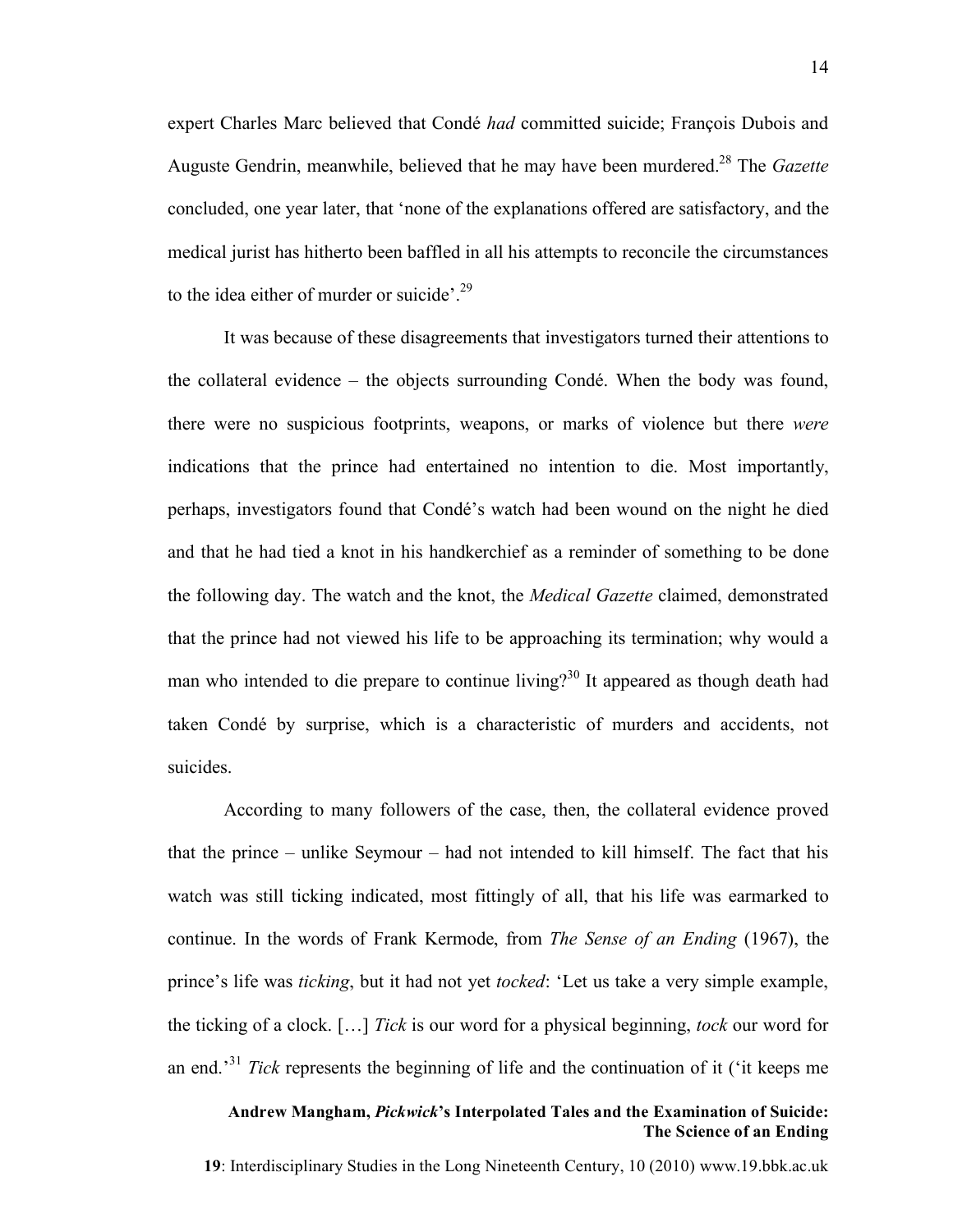ticking'), while *tock* represents closure. Taken together, *tick-tock*, albeit short, manifests a closed, teleological narrative with a beginning and an end. In the case of Robert Seymour, evidence (especially the suicide note) illustrated that the narrative of the illustrator's life had *tocked*; Seymour had a sense of *his* ending. As noted, however, there was evidence that Condé believed himself to inhabit the mediatory space between *tick* and *tock*; he had no sense of *his* ending; like his freshly-wound watch, the prince was still ticking. The idea of an uninterrupted and completed narrative structure, the 'fiction' that Kermode understands through the *tick-tock* analogy, was (and still is) central to the investigations of collateral evidence in cases of suspected suicide. If the circumstantial clues prove that the deceased had no plans to wind up his or her existence, then we may surmise that the individual in question did not die in a voluntary fashion. Such, it was agreed by many, was the state of affairs with Condé. He had wound up his watch but he had not wound up his life.

Whatever the cause or reason of Condé's death, the investigation provided further evidence of the significance and power of forensic observation. Medical jurisprudence did not limit its focus, as might reasonably be expected, to clues left upon anatomies, but read everyday objects as though they were hieroglyphic clues to the innermost secrets of human intention. Criminal behaviour, it was believed, left indelible marks upon the scenes where it took place, an idea that humorously reappears in an early scene in *Great Expectations* (1860-61). Stealing from Mrs Joe's pantry, Pip believes that every component of the still life surrounding him betrays his actions:

Every board upon the way, and every crack in every board call[ed] after me, 'Stop thief!' and 'Get up, Mrs Joe!' […]. The mist was heavier yet when I got out upon the marshes, so that instead of my running at everything,

## **Andrew Mangham,** *Pickwick***'s Interpolated Tales and the Examination of Suicide: The Science of an Ending**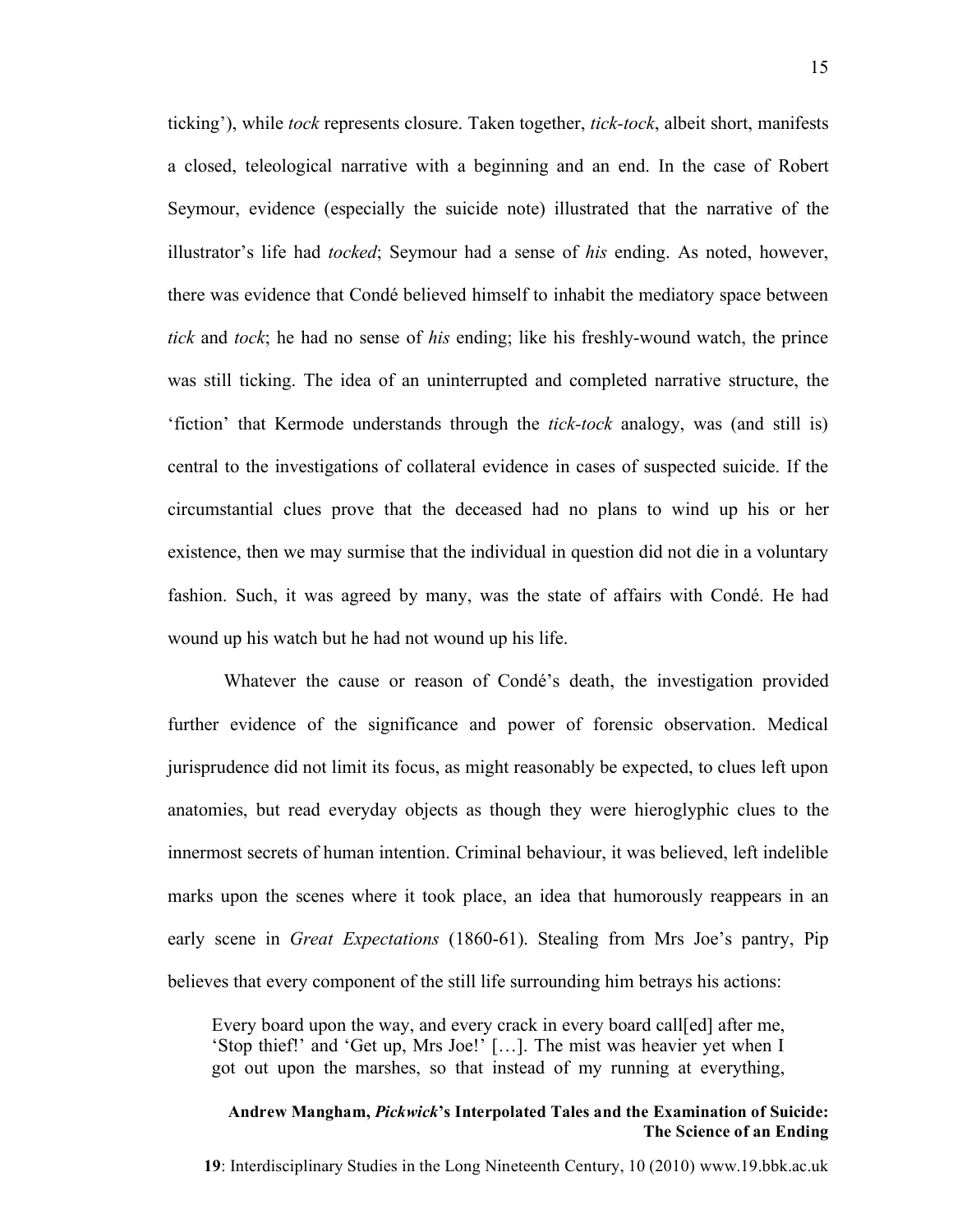everything seemed to run at me. This was very disagreeable to a guilty mind. The gates and dikes and banks came bursting at me through the mist, as if they cried as plainly as could be, 'A boy with Somebody-else's pork pie! Stop him!' 32

In accordance with what the medical jurisprudists said, details, objects, and the minutiae of everyday life become incriminating. If, as some commentators suggested, Condé *was* assassinated, then his killer(s) should have felt some apprehensions towards the objects surrounding *them*, especially the ticking watch, because these became, in the investigation of the prince's death, the noisiest indications that he died under very suspicious circumstances.

Dickens was a master of the related art of making inanimate objects come to life. He uses this device to incriminate his guilty characters. In addition to the above from *Great Expectations*, we also have the famous door-knocker in *A Christmas Carol* (1843) and the pointing frescoes in *Bleak House*. *The Pickwick Papers* also features a number of significant examples, especially in the interpolated tales. In 'The Story of the Goblins who Stole a Sexton', for instance, Gabriel Grub, a very miserable misanthrope, learns the errors of his uncharitable ways, like Scrooge, from supernatural visitants. He is introduced as follows:

[One night, Christmas eve, Gabriel Grub] was not a little indignant to hear a young urchin roaring out some jolly song about a merry Christmas, in this very sanctuary, which had been called Coffin Lane ever since the days of the old abbey, and the time of the shaven-headed monks. As Gabriel walked on, and the voice drew nearer, he found it proceeded from a small boy, who was hurrying along, to join one of the little parties in the old street, and who, partly to keep himself company, and partly to prepare himself for the occasion, was shouting out the song at the highest pitch of his lungs. So Gabriel waited till the boy came up, and then dodged him into a corner, and rapped him over the head with his lantern five or six times, just to teach him to modulate his voice. As the boy hurried away with his hand to his head,

### **Andrew Mangham,** *Pickwick***'s Interpolated Tales and the Examination of Suicide: The Science of an Ending**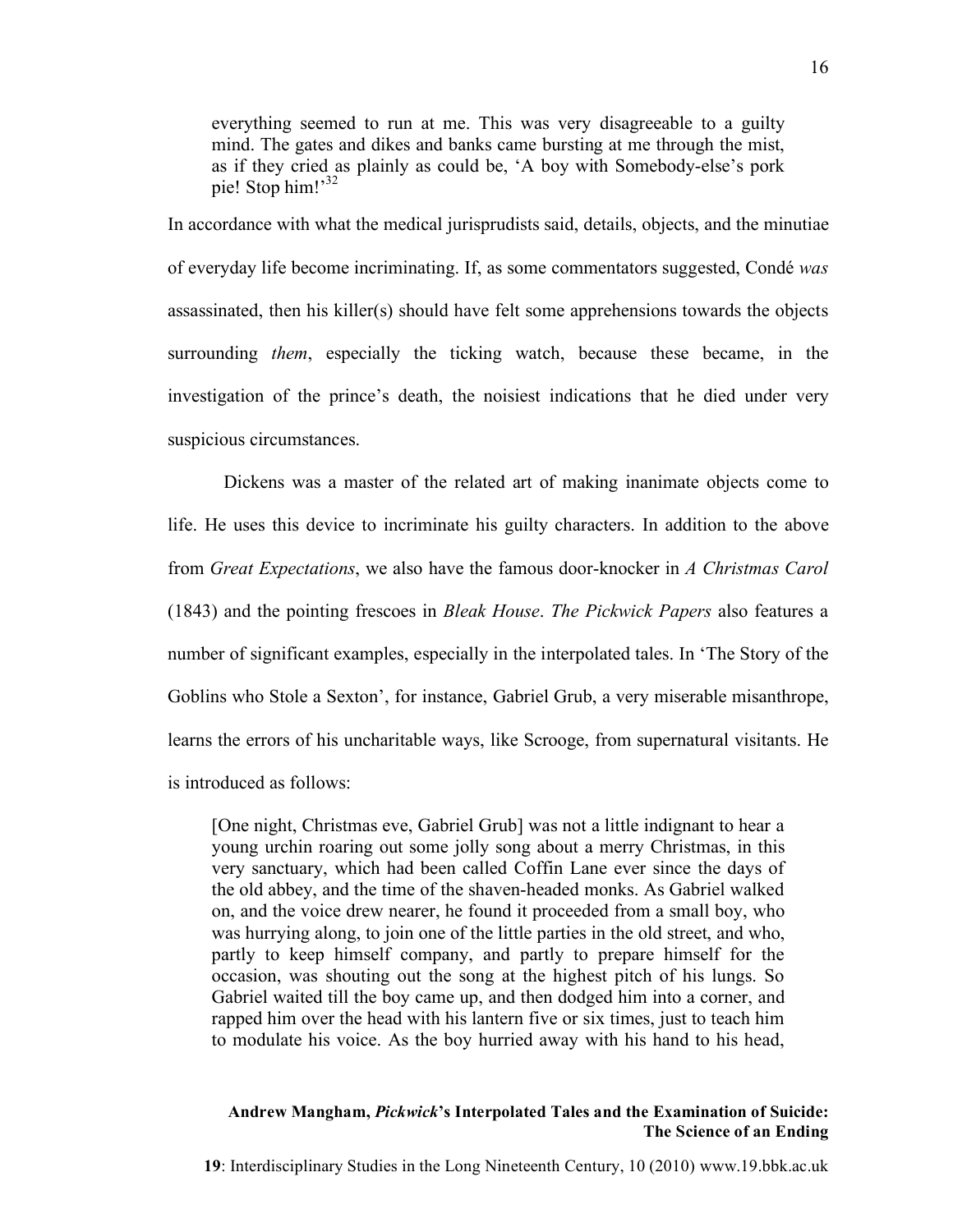singing quite a different sort of tune, Gabriel Grub chuckled very heartily to himself, and entered the churchyard, locking the gate behind him. (381-82)

Narrated to Mr Pickwick by Mr Wardle, there is a meticulous attention to setting, detail,

and history in this strange little story. After beating the child, Grub spends the evening

cheerily digging graves until he is interrupted by a spectral chuckle:

Gabriel paused in some alarm […] and looked round. The bottom of the oldest grave about him, was not more still and quiet, than the churchyard in the pale moonlight. The cold hoar frost glistened on the tomb stones and sparkled like rows of gems among the stone carvings of the old church. The snow lay hard and crisp upon the ground, and spread over the thickly-strewn mounds of earth, so white and smooth a cover, that it seemed as if corpses lay there, hidden only by their winding sheets. Not the faintest rustle broke the profound tranquillity of the solemn scene. Sound itself appeared to be frozen up, all was so cold and still. (382)

Again, we see here a careful attention to the details surrounding the action, but there is a

key difference to the earlier scene in Coffin Lane. Geographical detail in the latter is

used to facilitate deduction: the old abbey ruins tell a real history of shaven-headed

monks. In the graveyard scene, however, details facilitate fantasy: tombstones become

gems, and grave mounds become barely-covered corpses. It is at this very moment that

part of the goblin scenery comes to life:

Seated on an upright tombstone, close to him, was a strange unearthly figure, whom Gabriel felt at once, was no being of this world. […] The hat was covered with the white frost, and the goblin looked as if he had sat on the same tombstone very comfortably, for two or three hundred years. He was sitting perfectly still; his tongue was put out, as if in derision; and he was grinning at Gabriel Grub with such a grin as only a goblin could call up. (384)

The goblin manifests a paradox that is inherent to all of Dickens's descriptions of the supernatural. He is, at once, not of this world, yet part of its mundane furniture. Like Jacob Marley's use of the door-knocker, he uses a very common object, a tombstone, as a portal between two dimensions and has the appearance of being an ancient part of the

## **Andrew Mangham,** *Pickwick***'s Interpolated Tales and the Examination of Suicide: The Science of an Ending**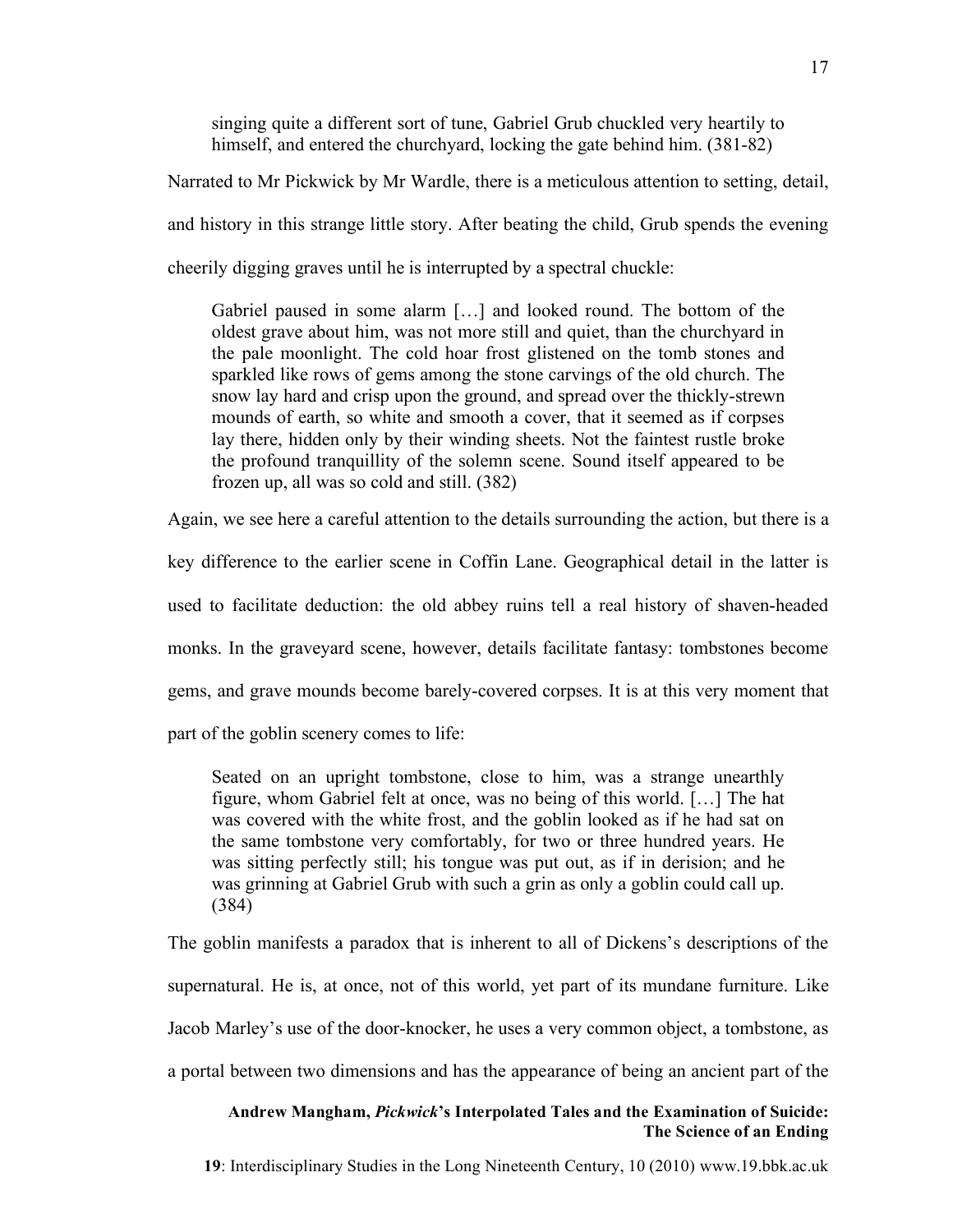scenery (notice how the frost settles upon him as it does on the graves). Like the marshes in *Great Expectations*, the graveyard scenery comes to life in order to teach Grub a few home truths.

In the last of the interpolations, 'The Story of the Bagman's Uncle', there is a similar vivification of objects that comprise the scenery. Getting incredibly drunk one evening, the eponymous character finds himself surrounded by ghostly mail coaches coming back to life. On first entering a waste ground featuring 'old worn-out mail coaches', the uncle employs the Pickwickian camera eye to survey the scene:

There they stood, all huddled together in the most desolate condition imaginable. The doors had been torn from their hinges and removed, the linings had been stripped off, only a shred hanging here and there by a rusty nail; the lamps were gone, the poles had long since vanished, the iron-work was rusty, the paint worn away; the wind whistled through the chinks in the bare wood-work, and the rain, which had collected on the roofs, fell drop by drop into the insides with a hollow and melancholy sound. They were the decaying skeletons of departed mails, and in that lonely place, at that time of night, they looked chill and dismal.

My uncle rested his head upon his hands, and thought of the busy bustling people who had rattled about, years before, in the old coaches and were now as silent and changed. (648)

The uncle uses modes of observation that are as penetrative as both Mr Pickwick's and the medical professional's. Penetrating every nook of the scene, the gaze allows history to rerun in a way that is similar to how the study of objects surrounding the dead Condé facilitated the reconstruction of *his* last moments. Observe, also, the links between mail coaches and corpses; the former become the 'decaying skeletons' of the departed, 'chill and dismal' like the 'silent and changed' natures of those who once rode inside them. For Dickens, the mail coaches, now disused, are like the mouldering remains of the dead: ghastly relicts of lives now extinct.

# **Andrew Mangham,** *Pickwick***'s Interpolated Tales and the Examination of Suicide: The Science of an Ending**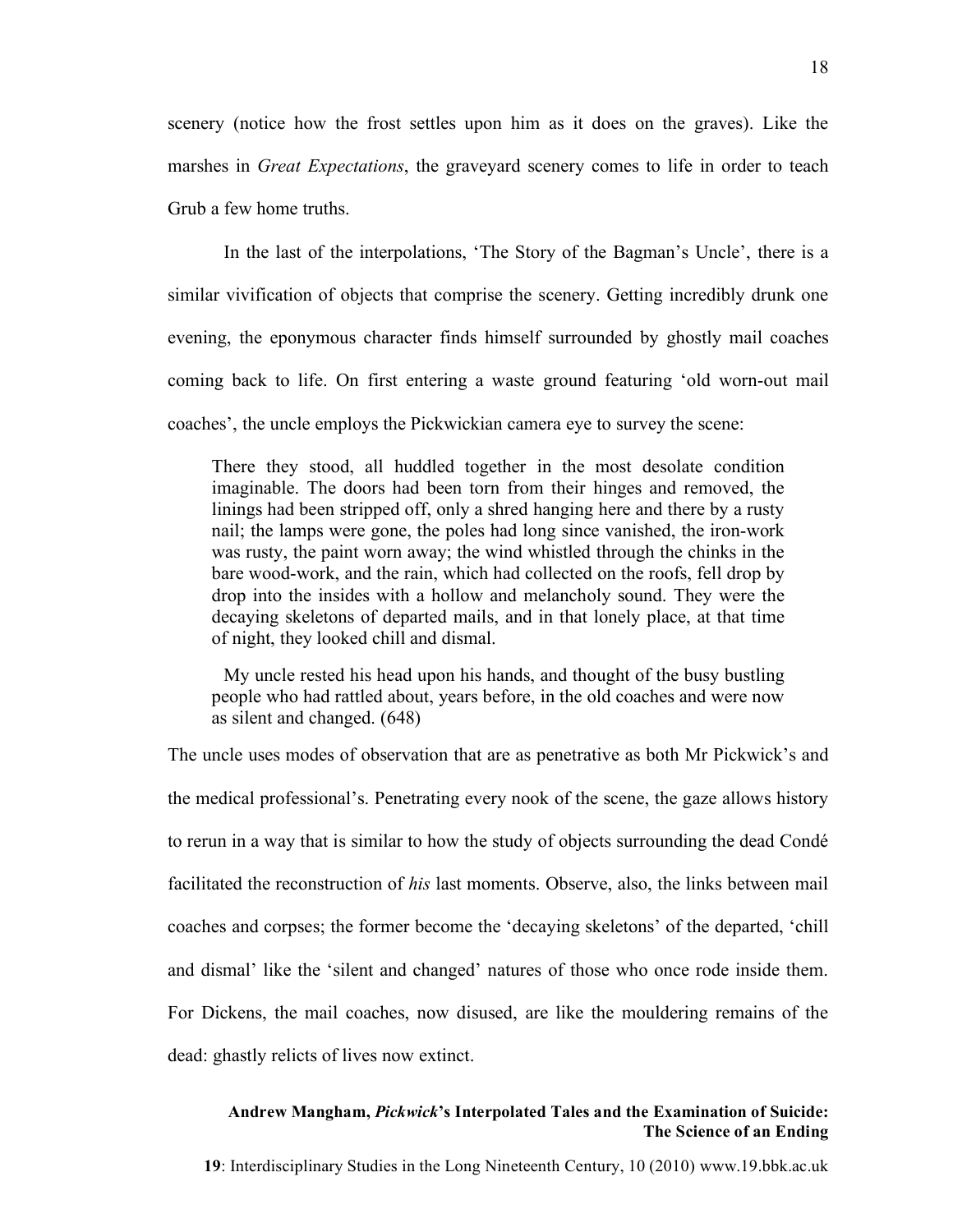When the bagman's uncle falls into a slumber, he is awoken by a clock striking two, and the resurrection of the mailcoach corpses:

In one instant […] the whole of this deserted and quiet spot had become a scene of most extraordinary life and animation. The mail coach doors were on their hinges, the lining was replaced, the ironwork was as good as new, the paint was restored, the lamps were alight; cushions and greatcoats were on every coach-box, porters were thrusting parcels into every boot, guards were stowing away letter-bags, hostlers were dashing pails of water against the renovated wheels; numbers of men were pushing about, fixing poles into every coach; passengers arrived, portmanteaus were handed up, horses were put to; in short, it was perfectly clear that every mail there, was to be off directly. Gentlemen, my uncle opened his eyes so wide at all this, that, to the very last moment of his life, he used to wonder how it fell out that he had ever been able to shut 'em again. (649)

Once again, the presence and function of the spectator is centralised. There is an attention to detail that is filtered through the astonished eyes of the bagman's uncle. Even before the mail coaches come back to life, he notices every minor feature and speculates about what these tell him about their histories. This act of reconstructing the coaches' past by observing their present *dead* state is then conjured into a scene where the equipages *literally* come back to life; like the work of those investigating the death of Condé, the uncle's study of the dead allows his objects of analysis to take new life; observation becomes a grim form of ventriloquism.

This metaphor will help us evaluate a seeming point of departure between the work of medical jurists and the more casual observers in *The Pickwick Papers.* Ventriloquists are able to make inanimate objects come to life, but never in a way that is independent of their involvement. In *The Old Curiosity Shop* (1840-41), Little Nell and her grandfather encounter two men of the 'class of itinerant showmen—exhibitors of the freaks of Punch' in a graveyard. They notice,

### **Andrew Mangham,** *Pickwick***'s Interpolated Tales and the Examination of Suicide: The Science of an Ending**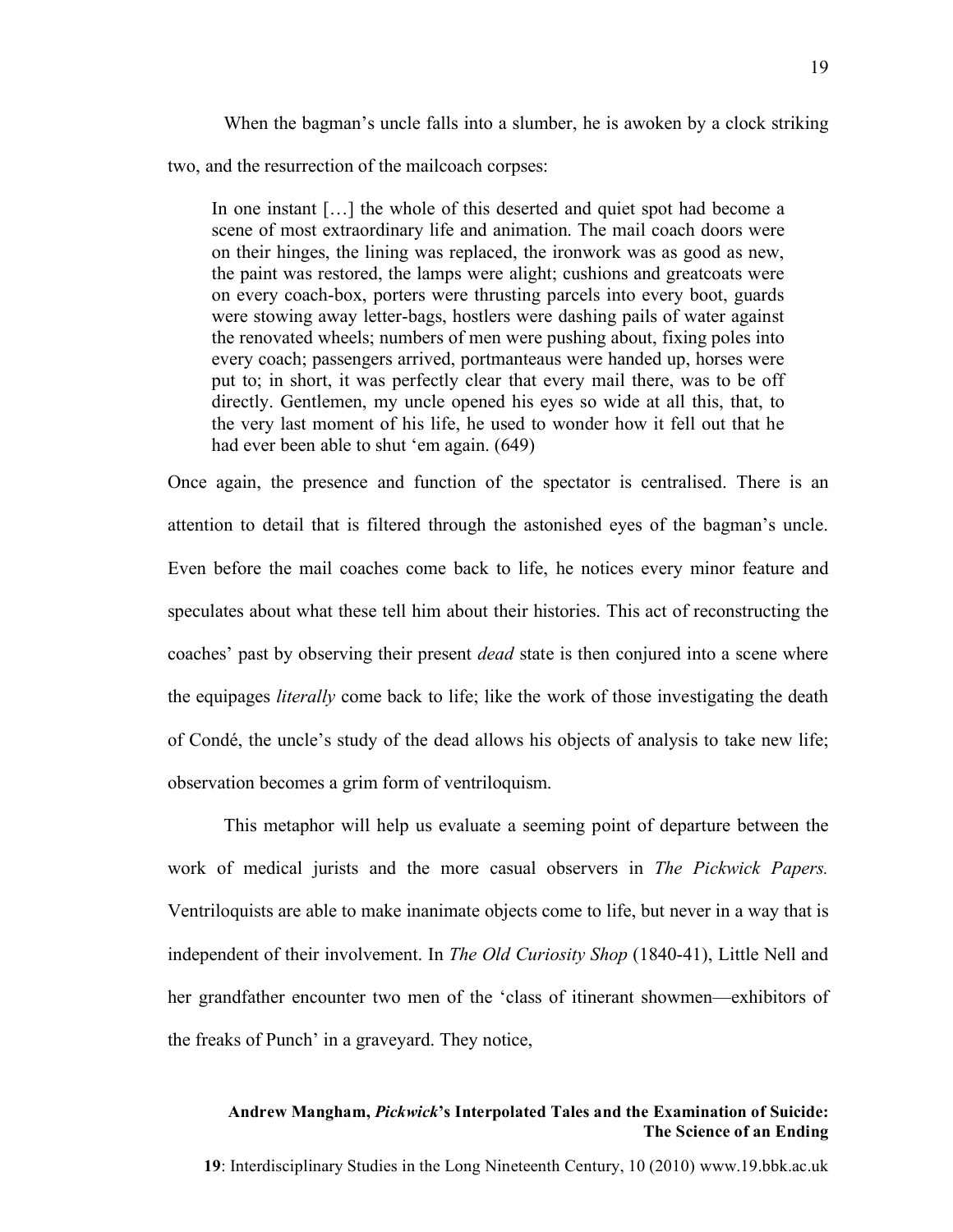perched cross-legged upon a tombstone behind them, […] a figure of that hero himself [...]. His body was dangling in a most uncomfortable position, all loose and limp and shapeless, while his long peaked cap, unequally balanced against his exceedingly slight legs, threatened every instant to bring him toppling down.<sup>33</sup>

Without the involvement of the ventriloquist showman, Punch is dead; limp and lifeless, lying on a tombstone, he lacks any of the vital qualities that usually have him 'beaming' and 'imperturbable [in] character'.<sup>34</sup> In order to make this dead object come to life, the showman must involve, literally insert, himself into it. And might we say the same of many of the supernatural observations made in *Pickwick*? The lifeless Punch seems to be a marked contrast to the goblin who is full of life, energy, and chuckles as he sits on *his* tombstone observing the sexton who, in turn, observes him. Yet Gabriel Grub is quite drunk when he witnesses the goblin. Despite the fact that he does disappear (as though stolen by the spectral visitors), it is most likely that Grub *imagines* his goblins. The only difference between Grub and the showman in *The Old Curiosity Shop* is that the latter uses his hand to invest Punch with life whereas the former uses his inebriated mind's eye to animate the scenery around him.

So it is with the bagman's uncle. He has a fantastic adventure inside one of the resurrected mail coaches, rescues a beautiful woman from two wicked men, and falls in love with the damsel. The next morning he awakes to discover that the coaches are, once again, 'a mere shell' (659) but remains convinced that the vehicles really ventured forth:

He always said what a curious thing it was that he should have found out, by such a mere accident as clambering over the palings, that the ghosts of mailcoaches and horses, guards, coachmen, and passengers, were in the habit of making journeys regularly every night. (659)

## **Andrew Mangham,** *Pickwick***'s Interpolated Tales and the Examination of Suicide: The Science of an Ending**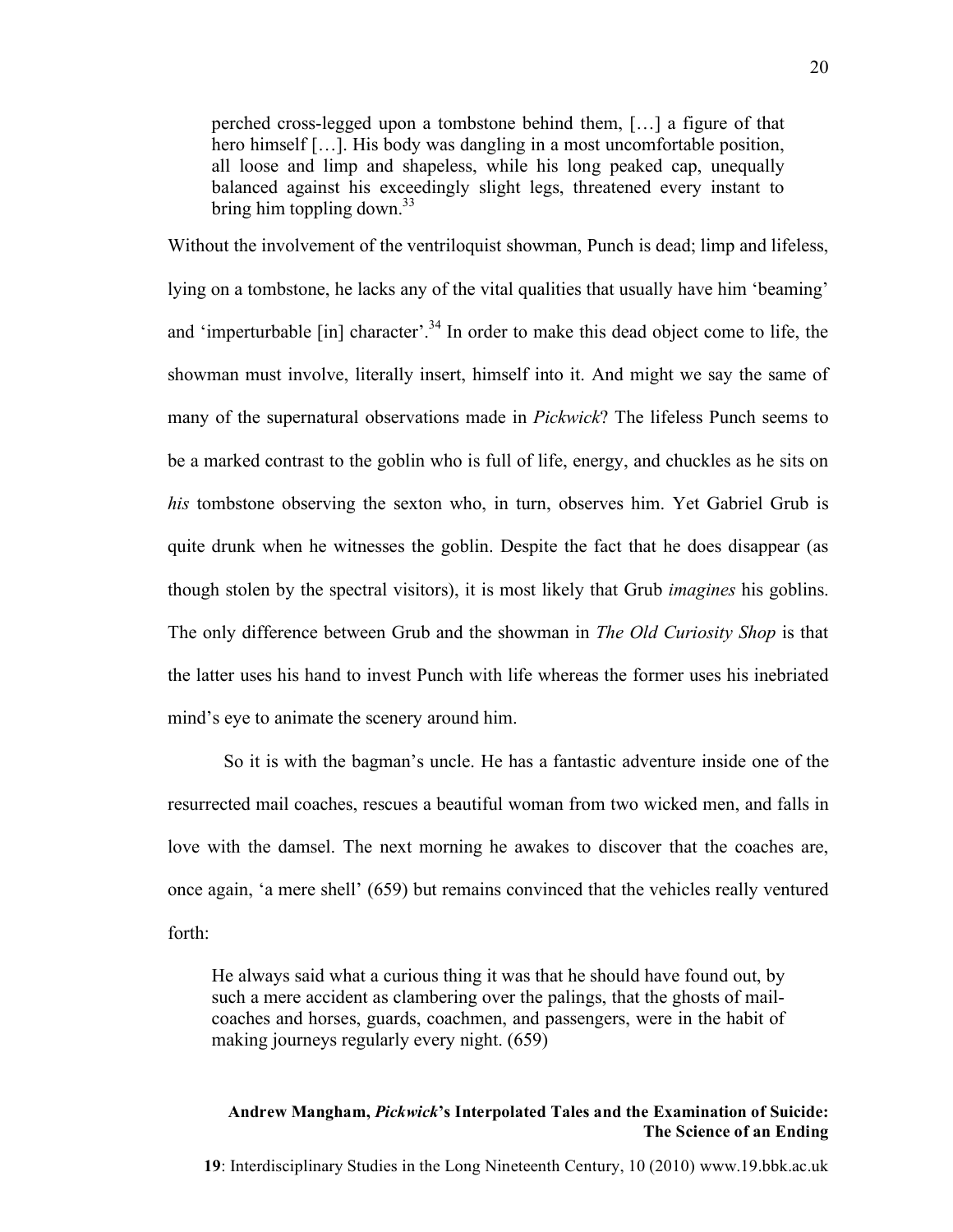Of course, in *Pickwick*, as elsewhere, Dickens's farce relies on the difference between the naivety of his characters and the sagacity of his readers; the latter understand that the uncle dreams his adventure. Yet, 'The Story of the Bagman's Uncle', for all its extravagance, uses a hyperbolic method of recycling medical imagery as a form of questioning the veracity of scientific 'findings'. In accordance with what medical men wrote about cases like the Prince de Condé's, the story suggests that human behaviour leaves indelible traces on the objects that stage it, a sort of collateral white noise that, if studied assiduously, will allow the observer to reconstruct, resurrect, and restage people's actions. Yet, in both the Gabriel Grub story and 'The Story of the Bagman's Uncle', it is clear how the thoughts and actions of the observer become forms of residual energy themselves – variables that seep into observations – infecting, deforming, and possibly giving birth to these grotesque spectacles.

This unhealthy method of logic, 'dogmatic thinking' as it is termed by modern philosophers of science,<sup>35</sup> is best illustrated in the earlier Pickwickian story of another bagman, Tom Smart. Like the bagman's uncle, Smart witnesses a supernatural event (or what appears to be a supernatural event) after drinking a lot of alcohol in an inn. Before falling asleep, he surveys the objects around him:

What struck Tom's fancy most, was a strange, grim-looking, high-backed chair, carved in the most fantastic manner, with a flowered damask cushion, and the round knobs at the bottom of the legs carefully tied up in red cloth, as if it had got the gout in its toes. […] There was something about this particular chair, and yet he couldn't tell what it was, so odd and so unlike any other piece of furniture he had ever seen, that it seemed to fascinate him. He sat down before the fire, and stared at the old chair for half an hour; – Damn the chair, it was such a strange old thing, he couldn't take his eyes off it. (189)

# **Andrew Mangham,** *Pickwick***'s Interpolated Tales and the Examination of Suicide: The Science of an Ending**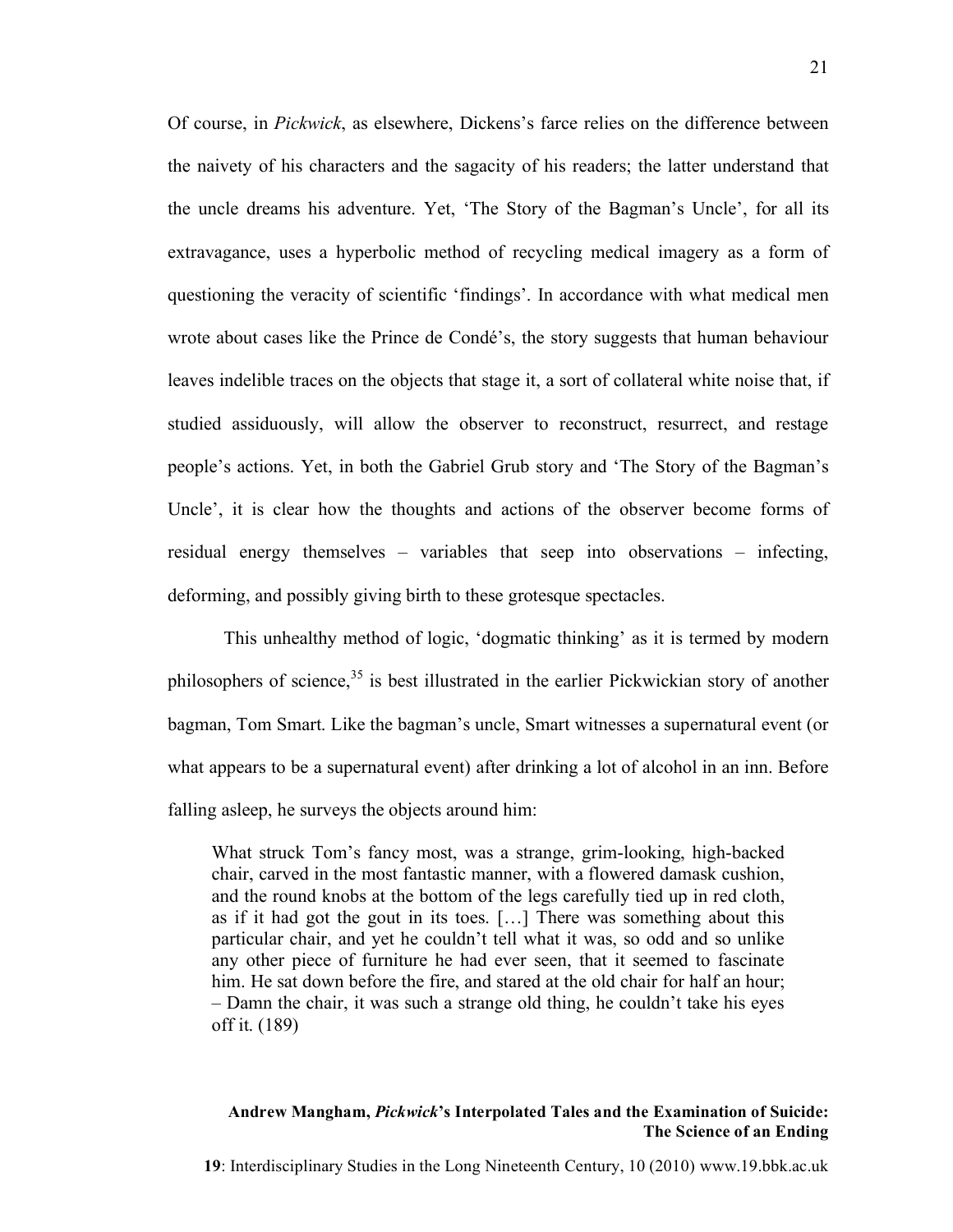The fact that the chair is personified prepares the way for the supposedly magical event

that follows:

Tom gazed at the chair; and, suddenly as he looked at it, a most extraordinary change seemed to come over it. The carving of the back gradually assumed the lineaments and expression of an old, shrivelled human face; the damask cushion became an antique, flapped waistcoat; the round knobs grew into a couple of feet, encased in red cloth slippers; and the whole chair looked like a very ugly old man, of the previous century, with his arms akimbo. Tom sat up in bed, and rubbed his eyes to dispel the illusion. No. The chair was an ugly old gentleman; and what was more, he was winking at Tom Smart. (190)

Once again, the action of the scene, or – more accurately – its key discovery, is filtered

through the observations of one man: 'Tom gazed', 'he looked', he 'couldn't take his

eyes off it'. The chair/old man proceeds to tell Smart about his past:

'I have been a great favourite among the women in my time, Tom,' said the profligate old debauchee; 'hundreds of fine women have sat in my lap for hours together. What do you think of that, you dog, eh!' The old gentleman was proceeding to recount some other exploits of his youth, when he was seized with such a violent fit of creaking that he was unable to proceed. (191)

It is interesting how the chair's behaviour is written into its ailing and ageing frame.

Tom might have guessed that the chair was an old debauchee from its worn, creaky, and gouty constitution. In addition to various fruity revelations, the chair informs Smart that he (the bagman) will marry the inn's landlady if he exposes evidence that will incriminate his rival in her affections. In a pair of trousers in a press Smart will discover, the chair says, a letter that will prove the rival to be married with six children:

[Tom] walked up to one of the presses. The key was in the lock; he turned it, and opened the door. There was a pair of trousers there. He put his hand into the pocket, and drew forth the identical letter the old gentleman had described! […] At all events, Tom kicked the very tall man out at the front door half an hour later, and married the widow a month after. (193-96)

## **Andrew Mangham,** *Pickwick***'s Interpolated Tales and the Examination of Suicide: The Science of an Ending**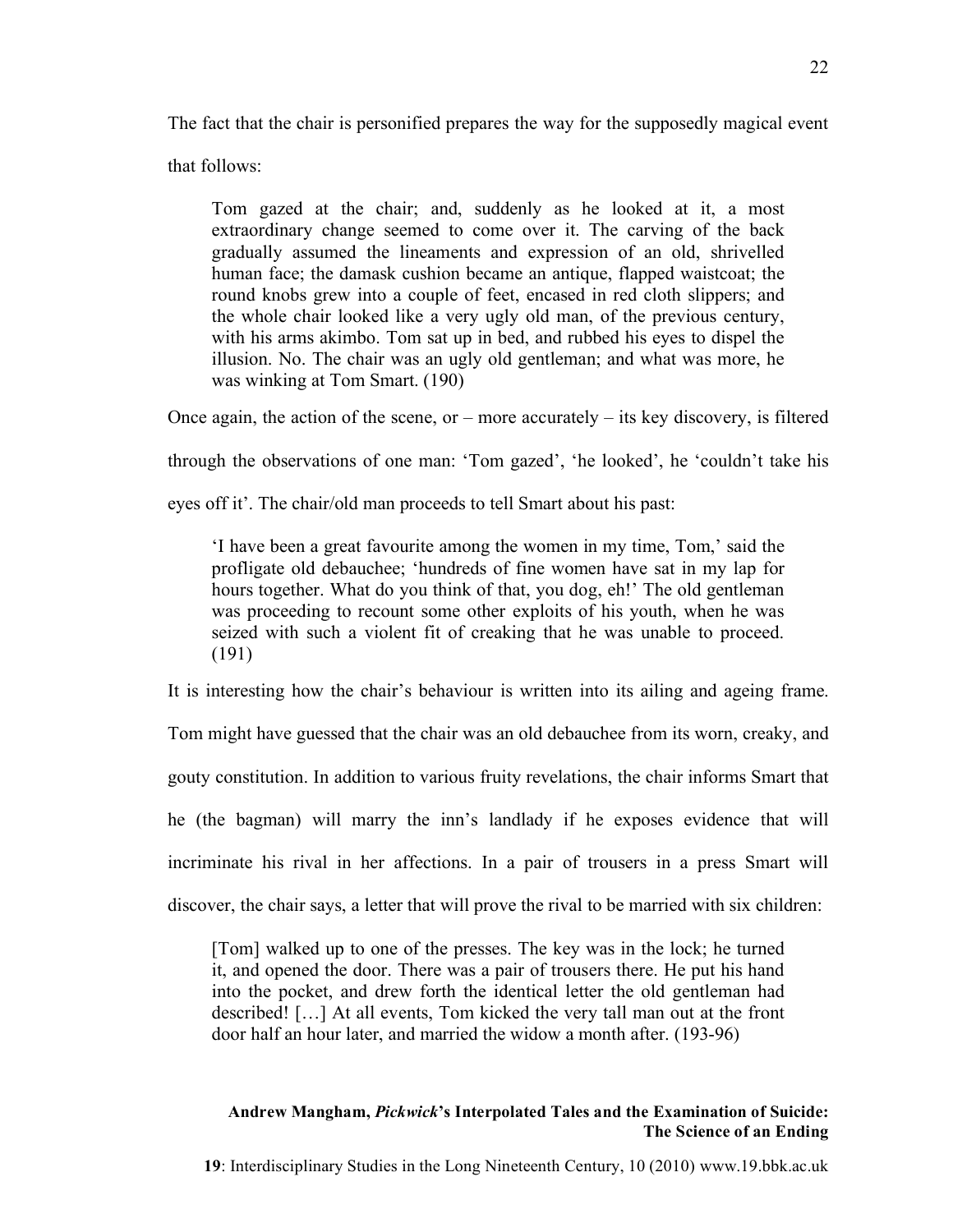Tom Smart's experiences read like a grotesque dramatization of the Condé investigation. The old chair is like the ticking watch: an object that tells incriminating stories and leads to further investigations. Yet what is most revealing about Smart's conquest over his adulterous rival is the way it is fuelled by four or five tumblers of punch and Tom's own yearnings for the landlady. This is not an uninvolved or an objective investigation but rather one that manages to fulfil Smart's desires by way of drunken and deluded logic. It is an extreme example of erudition that experiences preformed feelings becoming a variable in the individual's patterns of thought and experience. This story, like some of the other interpolations, implies that there is no alternative to dogmatic thought and this, in turn, offers some response to the idealistic calls for objectivity made by men like A.T. Thomson: preformed desires and opinions inevitably colour, change and influence all forms of analysis, including that employed by practitioners of medical jurisprudence.

This exploration of the logic of forensic discovery and its relationship to human desire, the lack of the same, and the imagination, is without parallel in the 1830s. In the interpolated interruptions of *The Pickwick Papers,* Dickens highlights that the methods of deduction employed by medical science are, like most forms of observation, vulnerable to disparity and emotional contamination. Like most of his non-specialist contemporaries, the author's main encounter with science would have been channelled through the notions of medical jurisprudence written in newspapers and journals. Cases like the 'suicides' of Seymour and Condé inspired the young author enormously but not in a way that made him unmindful of the problems and imperfections they exemplified.

### **Andrew Mangham,** *Pickwick***'s Interpolated Tales and the Examination of Suicide: The Science of an Ending**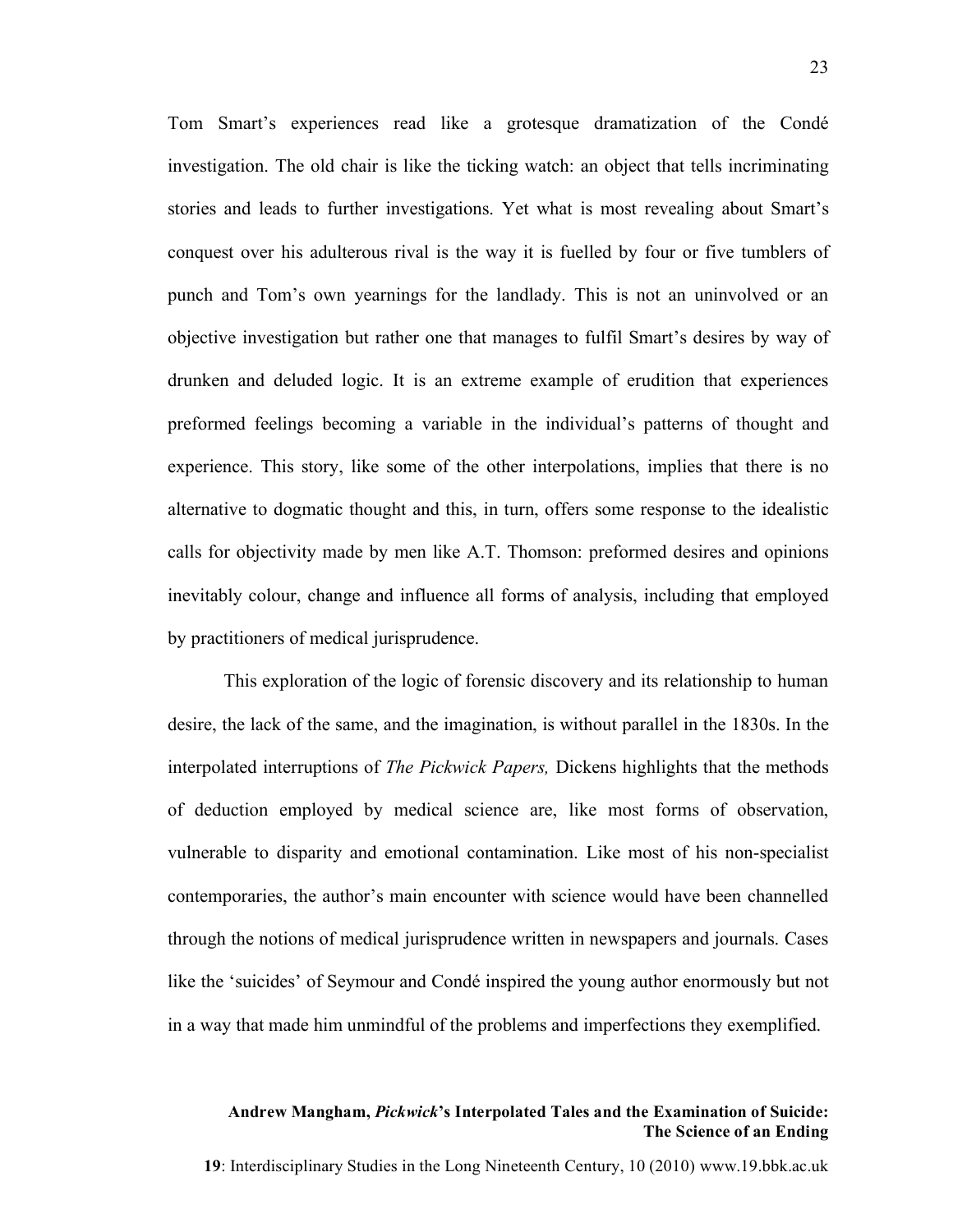1 Charles Dickens, 'Preface', in *The Pickwick Papers,* ed. by Mark Wormald (1836-37; London: Penguin, 2003), pp. 6-7. Subsequent references to this edition will appear in the body of the text.

*Literature*, 18 vols (New York: G.P. Putnam's Sons, 1907-21), XIII, p. 11.

<sup>3</sup> See Harland S. Nelson, *Charles Dickens* (New York: Twayne, 1981), pp. 74-76.

<sup>4</sup> Nicola Bradbury, 'Dickens and the Form of the Novel', in *The Cambridge Companion to Charles*

*Dickens,* ed. by John O. Jordan (Cambridge: Cambridge University Press, 2001), pp. 152-66 (p. 152).

<sup>5</sup> Medical jurisprudence had existed in some form or other since the mid-eighteenth century. Instrumental

in its development as a recognized discipline were George Male's *Epitome of Juridical or Forensic*

*Medicine* (1816), John Gordon Smith's *The Principles of Forensic Medicine* (1821), Theodric Romeyn

Beck's *Elements of Medical Jurisprudence* (1823) and a series of lectures given by Dickens's future

friend John Elliotson in 1821 on 'State Medicine' (Grainger's Theatre, Southwark).

<sup>6</sup> A.T. Thomson, 'Lectures on Medical Jurisprudence: Lecture 33', *Lancet,* 28 (1837), pp. 273-78 (p. 273- 74).

<sup>7</sup> Anon., untitled report, *John Bull*, 25 April 1836, p. 131.

<sup>8</sup> Anon., unsigned article, *Bell's Life in London and Sporting Chronicle*, 24 April 1836, p. 1.  $9$  Ibid.

<sup>10</sup> Thomson, 'Lectures', p. 273.

<sup>11</sup> Lawrence Rothfield, *Vital Signs: Medical Realism in Nineteenth-Century Fiction* (Princeton NJ: Princeton University Press, 1992), p. xiii.

 $12$  Only the introductory lecture of this series was printed, though with which publisher is unclear. See John Elliotson, 'The Introductory Lecture of a Course Upon State Medicine' (Southwark, 1821).

<sup>13</sup> Listed in J.H. Stonehouse, *Catalogue of the Library of Charles Dickens from Gads Hill* (London: Piccadilly Fountain Press, 1935), pp. 24 and 42.

 $14$  Ibid., p. 42.

<sup>15</sup> Peter Ackroyd, *Dickens* (1990; London: Vintage, 1999), p. 312.

<sup>16</sup> K.J. Fielding and Shu Fang Lai, 'Dickens's Science, Evolution and "The Death of the Sun", in *Dickens, Europe and the New Worlds* (London: Macmillan, 1999), pp. 200-11 (p. 206).

<sup>17</sup> J. Hillis Miller, *Charles Dickens: The World of His Novels* (Cambridge MS: Harvard University Press, 1958), p. 6.

<sup>18</sup> F. Oesterlen, *Medical Logic,* ed. and trans. by G. Whitley (1852; London: Sydenham Society, 1855), p. 15.

 $19$  Ibid., p. 7.

 $20$  The issue of linking observation with the maintaining social order so clearly invokes the work of Michel Foucault, especially the ideas he explores in *Discipline and Punish: The Birth of the Prison*

# **Andrew Mangham,** *Pickwick***'s Interpolated Tales and the Examination of Suicide: The Science of an Ending**

<sup>2</sup> Unsigned, 'Dickens', in Ward and Trent, et al, *The Cambridge History of English and American*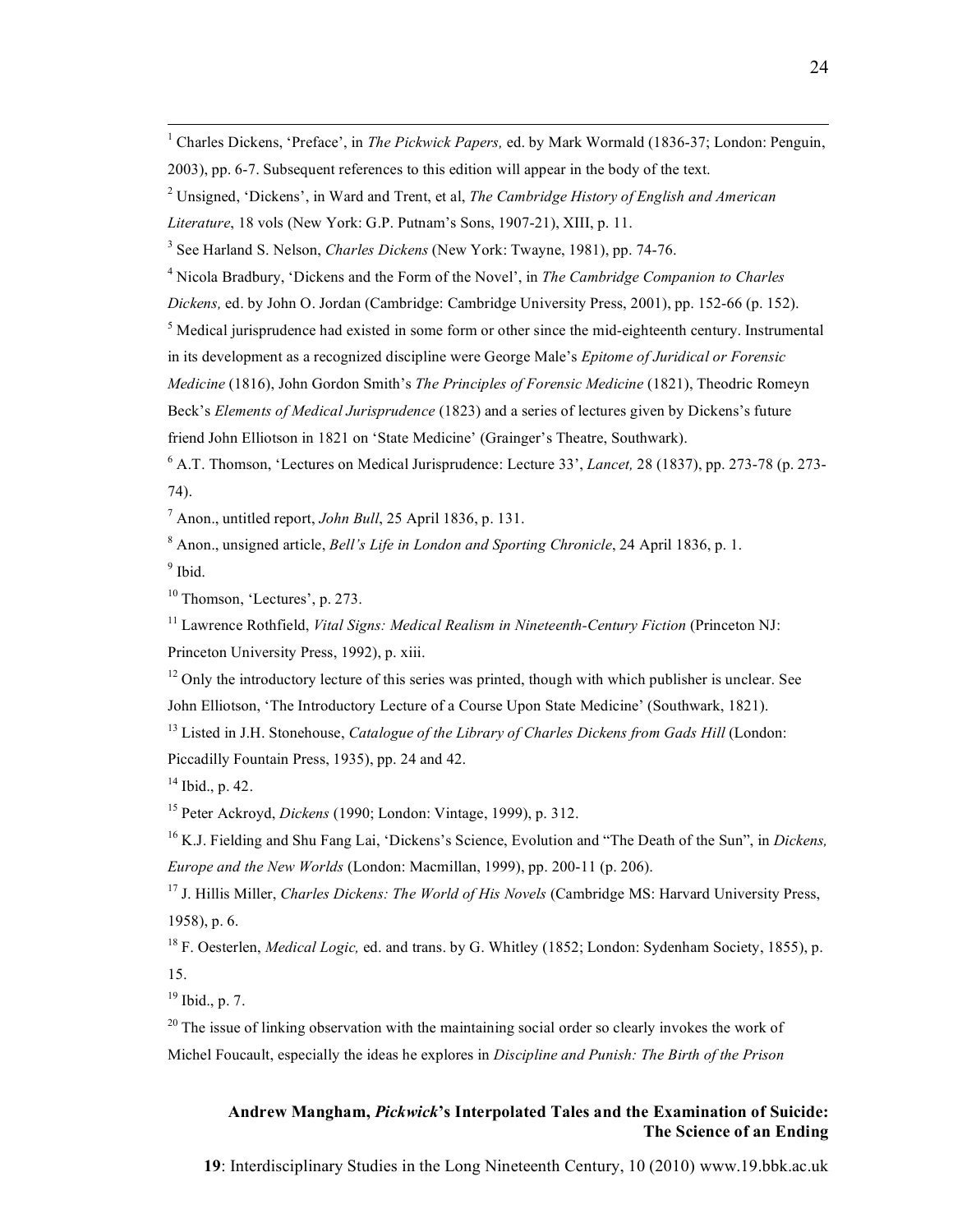(London: Penguin, 1991). The Panopticon, that icon of *all* non-restraint modes of control, was intended to induce, Foucault argues, 'a state of conscious and permanent visibility that assures the automatic functioning of power' (p. 201). In Ronald R. Thomas's work on the links between forensic technologies and detective fiction, it is suggested that 'the practice of medical science' became 'a form of surveillance and discipline' because crime detection was perceived to be carried out by a 'master diagnostician, an expert capable of reading the symptoms of criminal pathology in the individual body and the social body as well' ('*The Moonstone,* Detective Fiction and Forensic Science', in *The Cambridge Companion to Wilkie Collins*, ed. by Jenny Bourne Taylor (Cambridge: Cambridge University Press, 2007), pp. 65-78 (p. 77)). See also Thomas's *Detective Fiction and the Rise of Forensic Science* (Cambridge: Cambridge University Press, 1999), particularly the introduction.

<sup>21</sup> A.T. Thomson, 'Lectures on Medical Jurisprudence: Lecture 1', *Lancet*, 27 (1836), pp. 65-70 (p. 68). <sup>22</sup> Quoted in Robert L. Patten, 'The Art of Pickwick's Interpolated Tales', *ELH*, 34:3 (September 1967), pp. 349-66 (p. 349).

<sup>23</sup> John Butt and Kathleen Tillotson, *Dickens at Work* (London: Methuen, 1957), p. 68.

 $24$  Patten, 'The Art of Pickwick's Interpolated Tales', p. 365.

<sup>25</sup> Frédéric Ogée and Olivier Meslay, 'William Hogarth and Modernity', in *Hogarth*, ed. by Mark Hallett and Christine Riding (London: Tate Publishing, 2006), pp. 23-29 (p. 27). On Hogarth's influence on Dickens, see Harry Stone, *The Night Side of Dickens: Cannibalism, Passion, Necessity* (Columbus, OH: Ohio State University Press, 1994), pp. 39-55.

 $26$  At the time Dickens wrote 'The Stroller's Tale', Seymour was still alive. He illustrated the picture accompanying the installment and it is has been suggested that Dickens's pernickety requirements were what tipped the fatal balance for Seymour. Peter Ackroyd is correct in expressing doubt over this fact which has no corroborating evidence. See *Dickens,* pp. 192-93.

<sup>27</sup> Anon., untitled article, *The Age*, 1 January 1832, p. 3.

<sup>28</sup> Anon., 'Was the Duke of Bourbon Murdered?', *London Medical Gazette*, 31 December 1831, pp. 485- 86.

<sup>29</sup> Anon., 'Duke of Bourbon', *London Medical Gazette,* 21 January 1832, pp. 608-09 (p. 608).

<sup>30</sup> 'Was the Duke of Bourbon Murdered?', pp. 485-86.

<sup>31</sup> Frank Kermode, *The Sense of an Ending: Studies in the Theory of Fiction* (Oxford and New York: Oxford University Press, 1967), pp. 44.

<sup>32</sup> Charles Dickens, *Great Expectations*, ed. by Robin Gilmour (1860-61; London: J. M. Dent, 1994), pp. 12-13.

<sup>33</sup> Charles Dickens, *The Old Curiosity Shop,* ed. by Paul Schlicke (1840-41; London: J. M. Dent, 1995),

p. 127.

 $34$  Ibid.

## **Andrew Mangham,** *Pickwick***'s Interpolated Tales and the Examination of Suicide: The Science of an Ending**